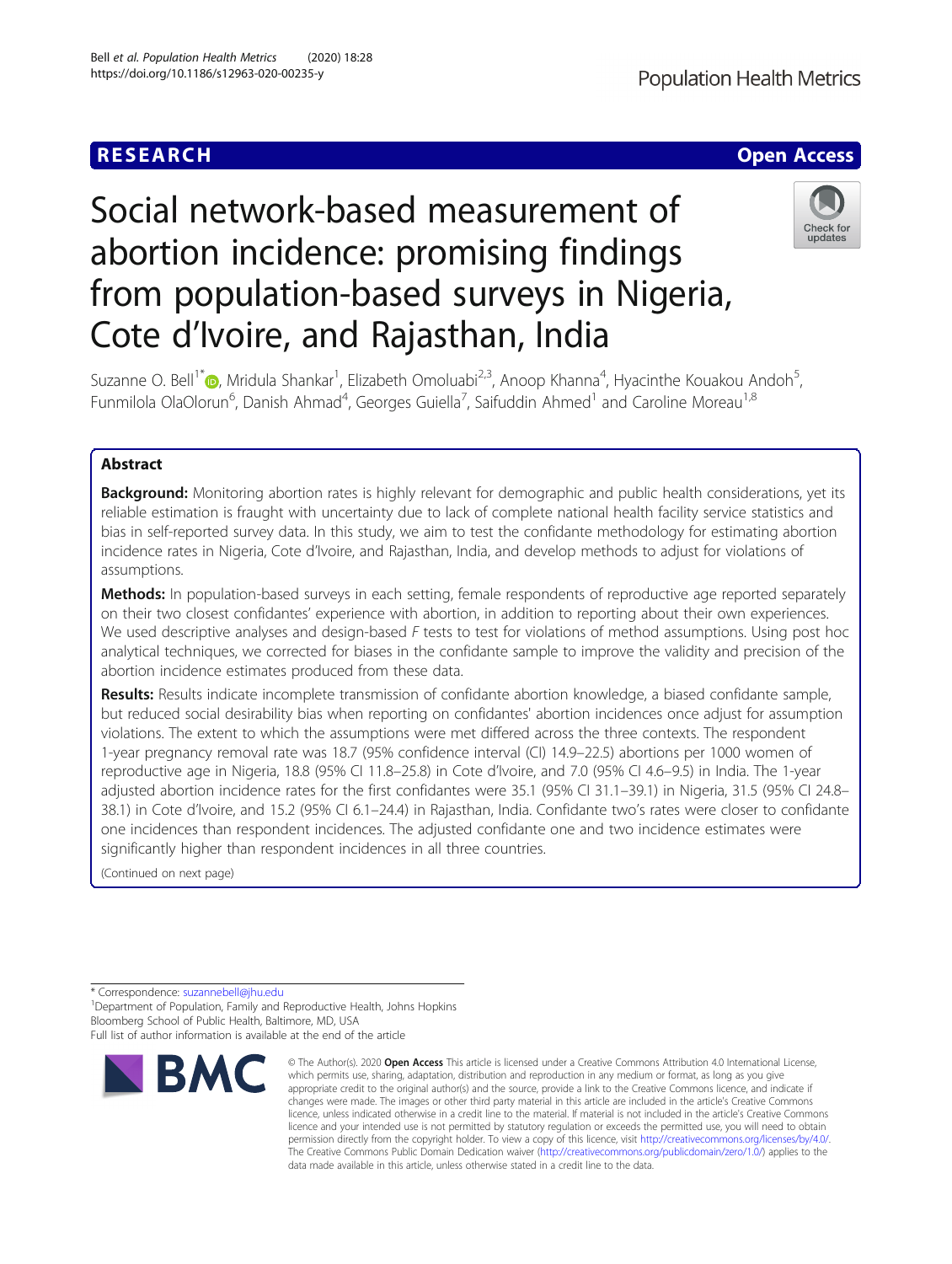## (Continued from previous page)

Conclusions: Findings suggest that the confidante approach may present an opportunity to address some abortionrelated data deficiencies but require modeling approaches to correct for biases due to violations of social networkbased method assumptions. The performance of these methodologies varied based on geographical and social context, indicating that performance may be better in settings where abortion is legally and socially restricted.

**Keywords: Abortion, Measurement, Survey** 

## Background

Regardless of legality, induced abortion is practiced throughout the world. Recent estimates suggest a global annual abortion incidence of 35 abortions per 1000 women age 15 to 44, ranging from 17 in North America to 44 in Latin America [[1](#page-13-0)]. While monitoring abortion rates is highly relevant for demographic and public health considerations, its estimation is fraught with uncertainty due to lack of accurate or complete reporting in national service statistics and bias in self-reported survey data.

With regard to health facility service statistics, there are two primary challenges. In low-resource settings, providers often fail to record postabortion care (PAC) and abortion services to national health registries. Although this issue is not unique to abortion, it is exacerbated by the sensitive nature and legal status of pregnancy termination. Moreover, self-induced abortions (using misoprostol with or without mifepristone, or other drugs or methods) and abortions performed by providers outside the formal health care system are not captured through service statistics if these women did not subsequently seek PAC in a health facility.

To address these limitations, researchers have long relied upon statistical techniques that adjust health facility service statistics or conducted community-based surveys for producing more accurate estimates of abortion in low- and middle-income country settings. The Guttmacher Institute developed the Abortion Incidence Complications Methodology (AICM) in the 1990s and has refined and adapted the method for different contexts [[2\]](#page-13-0). This methodology includes a health facility survey that generates a nationally representative estimate of the number of women receiving PAC, and if legal, abortion. Investigators also survey key informants to produce a set of adjustment factors, which they use with the facility service statistics to account for the abortions occurring outside of the formal health care system. With the increasing availability of medication abortion drugs, this standard AICM methodology is being challenged, and researchers are making further modifications [\[3](#page-13-0)–[7](#page-13-0)]. Additionally, while the AICM allows for estimation of overall levels of abortion, assessing detailed characteristics of women having abortions—other than those presenting for PAC—and the safety of the abortions specific types of women receive is not possible. These challenges limit the ability to identify and serve the most vulnerable and at-risk populations with optimal public health interventions.

Community-based surveys on abortion allow for collection of individual women's characteristics, but there is significant concern regarding the validity of respondent abortion reporting. Direct questioning in face-to-face surveys results in substantial underreporting of abortion, even in settings where abortion is legal [\[8](#page-13-0), [9\]](#page-13-0). Underreporting varies by women's sociodemographic characteristics, which prevents simple calibration of survey estimates [[9](#page-13-0), [10](#page-13-0)]. While audio computer-assisted self-interview (ACAS I) has the potential to reduce the social desirability pressure of reporting a sensitive behavior, it has not consistently outperformed direct questioning [\[11](#page-13-0)–[13](#page-13-0)]. Moreover, applying ACASI in low-literacy or low-computer/smartphone literacy populations is challenging.

An alternative approach is to ask about sensitive items indirectly in order to reduce the impact of social desirability. Specifically related to induced abortion, researchers have employed indirect techniques such as the randomized response technique (RRT) and the list experiment to indirectly ask respondents about their own experience with abortion. However, the performance of these methods in comparison to direct self-reports has been mixed [[14](#page-13-0)–[21](#page-13-0)]. Another group of indirect methodologies relies on multiplicity sampling: asking respondents to report on the experiences of multiple people in their social network [\[22,](#page-13-0) [23](#page-13-0)]. The anonymous third-party reporting (ATPR) method is an adaptation of social network-based approaches that investigators have used specifically to measure abortion [\[24](#page-13-0), [25](#page-13-0)]. The method consists of respondents identifying their entire social network of reproductive age women, specifically women "who shared or could have shared intimate information with the respondent over the past year" [[24](#page-13-0)], and for each identified woman, asking if she had an abortion in each of the 5 years prior to the survey. The method proved effective in Burkina Faso [\[24\]](#page-13-0) but did not result in more valid estimates than self-report in Rajasthan, suggesting its utility may be context dependent [[24](#page-13-0), [25](#page-13-0)]. A simplified version of the ATPR, asking only about one best friend's experience, seemed to outperform direct questioning in both Malawi and Texas [[26](#page-13-0), [27](#page-13-0)].

Building on these social network strategies, researchers at the Guttmacher Institute have suggested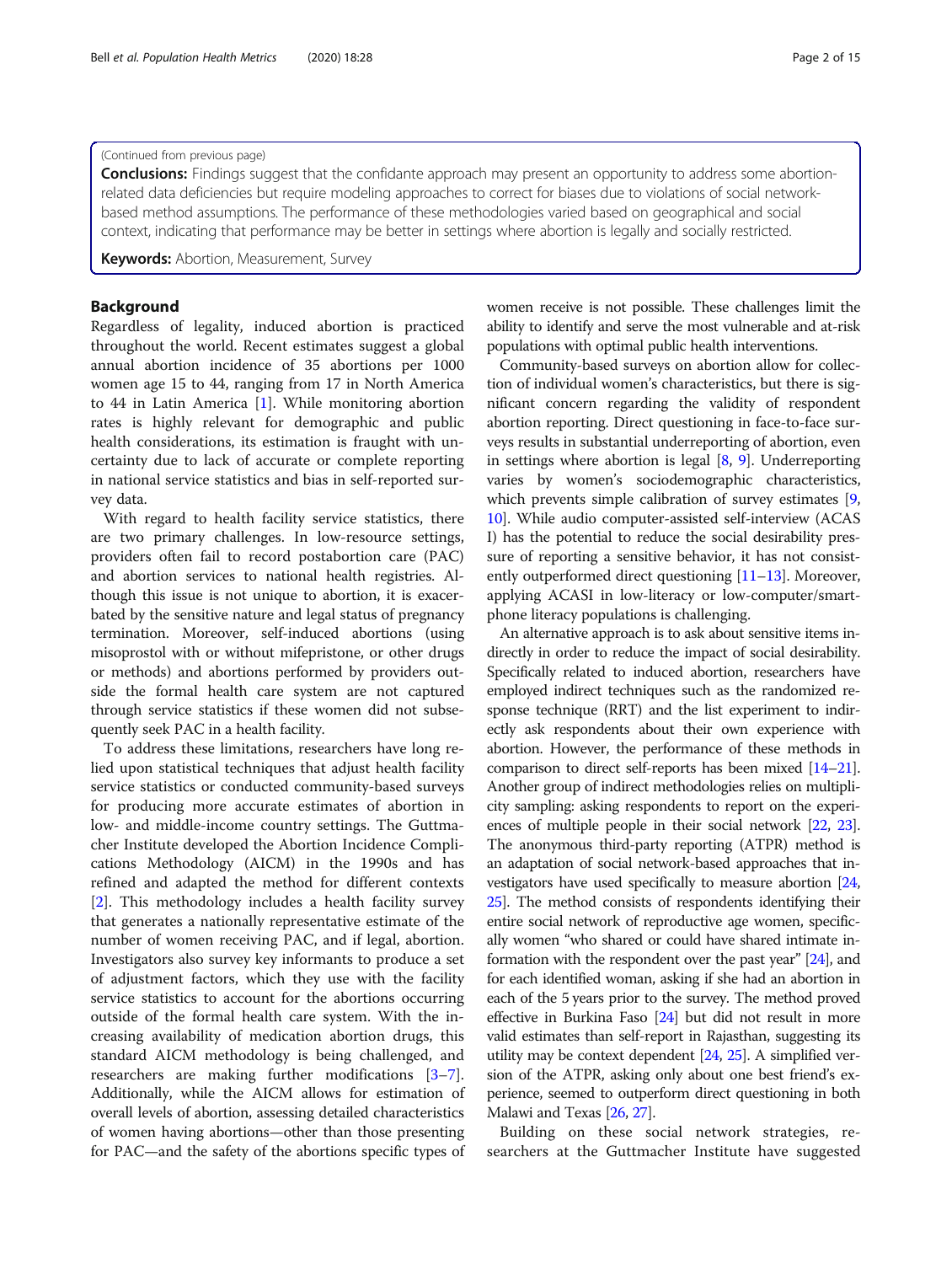collecting information on a small, fixed number of respondents' closest confidantes and their experiences with abortion [[28\]](#page-13-0). This adaptation, referred to as the confidante methodology, incorporates the relationship description from the ATPR, which emphasizes sharing of sensitive information, and the fixed number of friends from the best friend methodology. The ATPR relationship description may ensure respondents report only on women in their social network with whom the sharing of personal information (like abortion) would occur, while the small, fixed number of confidantes may reduce the likelihood of underestimating the sensitive behavior by excluding women with whom the respondent is less close. This indirect strategy allows researchers to collect sociodemographic characteristics and abortion experience details of respondents' confidante(s), which other indirect methods had not explored.

Social network-based methodologies, such as the confidante method, are based on several sociological assumptions that need to be met in order to avoid bias. The assumptions include that: (1) respondents know about the sensitive behaviors of their confidantes (i.e., that there is no transmission bias whereby information on the behavior of interest is not "transmitted" from a confidante to a respondent); (2) the confidante sample characteristics resemble that of the respondent sample, thus providing a surrogate, representative sample of the population of interest; and (3) social desirability pressure is reduced when reporting on the stigmatized behaviors of one's confidantes as opposed to oneself [[29](#page-13-0)–[33](#page-14-0)]. However, the validity of these assumptions and their implications on abortion estimations are not known. Using more advanced analytic techniques that correct for biases in the confidante sample could further improve the validity and precision of the abortion incidence estimates produced from the confidante data.

In this study, we aim to test the confidante methodology for estimating abortion incidence rates in Nigeria, Cote d'Ivoire, and Rajasthan, India, and develop methods to adjust for violations of assumptions [[24,](#page-13-0) [27,](#page-13-0) [28](#page-13-0)]. Specifically, we test the three assumptions of this social network-based indirect methodology by: (1) examining the presence of transmission bias; (2) assessing the confidante sample representativeness, and; (3) examining if the confidante methodology reduces social desirability bias. We then use advanced analytic techniques that correct for violations of these assumptions in order to improve the validity and precision of the abortion incidence estimates produced from the confidante data.

The three sites were selected for a number of reasons: First, the legality of abortion and the availability of safe abortion services differ substantially across these countries (legal in India and highly restricted in Nigeria and Cote d'Ivoire); second, prior indirect methodologies seemed to have worked differently in West Africa compared to India [[24](#page-13-0), [25](#page-13-0)], indicating that context is important to method performance; third, there is a data gap in abortion-related estimates in West African countries, including the incidence of abortion and the proportion that are unsafe; and finally, these sites are part of a larger project conducting frequent populationbased surveys of reproductive age women, permitting testing of this methodology in samples representative at the state or national levels [[34](#page-14-0), [35\]](#page-14-0). The findings from this study will allow us to evaluate and compare the utility of this parsimonious indirect approach in producing more valid abortion incidence estimates in different contexts.

## **Methods**

## Data

Data for this study come from the Performance Monitoring and Accountability 2020 (PMA2020) surveys in Nigeria, Cote d'Ivoire, and Rajasthan, India. PMA2020 conducts population-based surveys of reproductive age women (15 to 49 years old) using a multi-stage stratified cluster sampling design with probability proportional to size cluster sampling to produce nationally or state representative household and female samples. These surveys are implemented annually with rapid turnaround of results in order to track key family planning and reproductive health indicators. The sampling methodology has been described in detail previously [[34,](#page-14-0) [35\]](#page-14-0).

Trained female resident interviewers conducted faceto-face interviews with all consenting women aged 15 to 49 residing in sampled households. In the most recent survey rounds in each location (round 5 in Nigeria, round 2 in Cote d'Ivoire, and round 4 in Rajasthan), researchers added a module on abortion to the core female questionnaire. Data collection occurred from April through May 2018 in Nigeria, from July through August 2018 in Cote d'Ivoire, and from April through June 2018 in Rajasthan. Interviewers conducted surveys using the English questionnaire or the translated versions in Hausa, Igbo, Yoruba, and Pidgin in Nigeria; French in Cote d'Ivoire; and Hindi in Rajasthan. Interviewers could also conduct interviews using local dialects to improve respondent comprehension, which they would translate orally. These oral translations were first agreed upon in language groups during trainings. The Johns Hopkins Bloomberg School of Public Health provided ethical approval for this study (8308), as did the National Health Research Ethics Committee of Nigeria (NHREC/01/01/ 2007-02/01/2018C), the Indian Institute of Health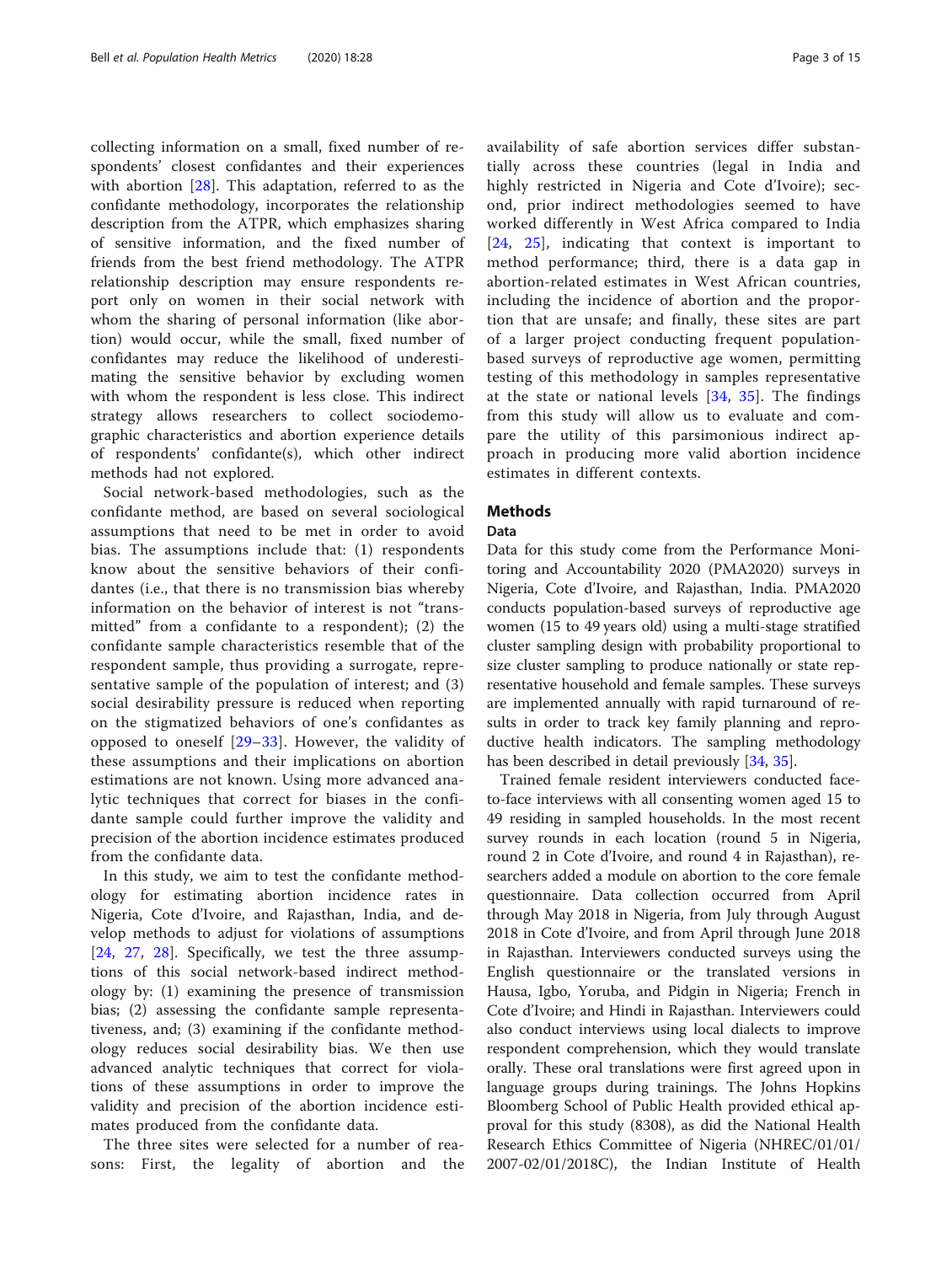Management Research (IIHMR) Institutional Review Board for Protection of Human Subjects in Rajasthan (Feb 2018 1), and the Comite National D' Etique de la Recherche (CNER) in Cote d'Ivoire (N/Ref: 036-18/ MSHP/CNER-kp).

## Measurement

The newly added module collected abortion data using two data collection techniques to generate estimates of abortion incidence at the national and/or state levels. Prior to any suggestive mention of abortion, interviewers obtained information on up to two of the respondent's closest confidantes. We chose two confidantes to test whether confidante selection bias and abortion information transmission deteriorates between the closest and second closest confidante while not expanding the questionnaire substantially by including third or higher order confidantes. Following prior applications of the ATPR method, we defined confidantes as female friends or relatives age 15 to 49 living in the country "whom you share very personal information with and who also share their very personal information with you" [[24\]](#page-13-0).

Interviewers first asked respondents for the number of female friends or relatives between the ages of 15 and 49 living in the country whom they considered "confidantes" using the aforementioned definition. If the respondent reported more than one confidante, the interviewer asked her to identify her "closest" female friend or relative first. For confidante two, the interviewer asked the respondent to identify her "next closest" female friend or relative. For each confidante, we had the respondent provide a fake name in order to easily refer to the woman in later questions and collected information on the confidante's age and level of education. We collected information on each confidante prior to introducing the abortion module to minimize respondents preferentially selecting confidantes who had previously undergone abortions, which could bias the confidante abortion incidence upwards.

Next, for each of the two confidantes, interviewers asked a question on their experiences with pregnancy removal when they were pregnant or worried they could be. We used this terminology in lieu of asking a question using the direct translation of "abortion" as this is a more descriptive and less stigmatizing way to refer to this event. This language was validated during the piloting and formative assessment of the surveys in each setting, using analogous phrasing in each local language for the translated instruments that interviewers used during fieldwork. The prelude to this section framed the questions in terms of actions women may take when they become pregnant at a time when they cannot or do not want to be pregnant in order to minimize reporting of miscarriage. For each reported pregnancy removal, we obtained information on the year it most recently occurred, the first and last or only method(s) used, provider(s) or source(s) of these method(s), and whether the confidante visited a health facility for treatment of (perceived) complications in the process of terminating the pregnancy. Subsequently, we asked similar questions on the respondent's own experiences with pregnancy removal. In the remainder of this article, we use the term abortion to refer to pregnancy removal. We focus our analysis on the comparison of direct (respondent) versus indirect (confidante) reporting of abortion.

## Analyses

We present the analytic methods specific to testing each of the three social network-based indirect methodology assumptions and then discuss the approach we used to adjust our indirect estimates of abortion incidence to account for potential bias arising from the violation of these assumptions.

## Assumption 1: transmission of abortion knowledge

In order to evaluate whether abortion knowledge is fully transmitted from confidantes to respondents (i.e., whether there is transmission bias), we first evaluated whether respondents all had confidantes, a precondition to sharing. To do so, we first tested for differences in the socioeconomic and reproductive characteristics of respondents by number of reported confidantes (zero, one or more, and two or more). We then assessed whether respondents who reported their own abortion indicated they told each confidante; we assumed the level of respondent sharing with their confidantes mirrored sharing in the other direction. We used designbased  $F$  tests to assess statistical significance.

## Assumption 2: confidante sample representativeness

To use the confidante data to calculate population-level estimates of annual abortion rates, we must assume that the surrogate sample created by the confidante data is representative of the population of reproductive age women. The "missing" confidantes who correspond to respondents who reported zero confidantes may contribute to selection bias in the confidante sample. In addition, respondents may describe confidantes that, on average, have different characteristics than themselves, further contributing to confidante sample distortions. Since the respondent sample—when weighted to account for the complex sampling design, probability of selection, and non-response—is representative of women of reproductive age, we compared the distribution of age and education (the two sociodemographic indicators available for confidantes) between the respondent sample and confidantes one and two samples, separately in each site. We used design-based  $F$  tests to assess whether differences were statistically significant.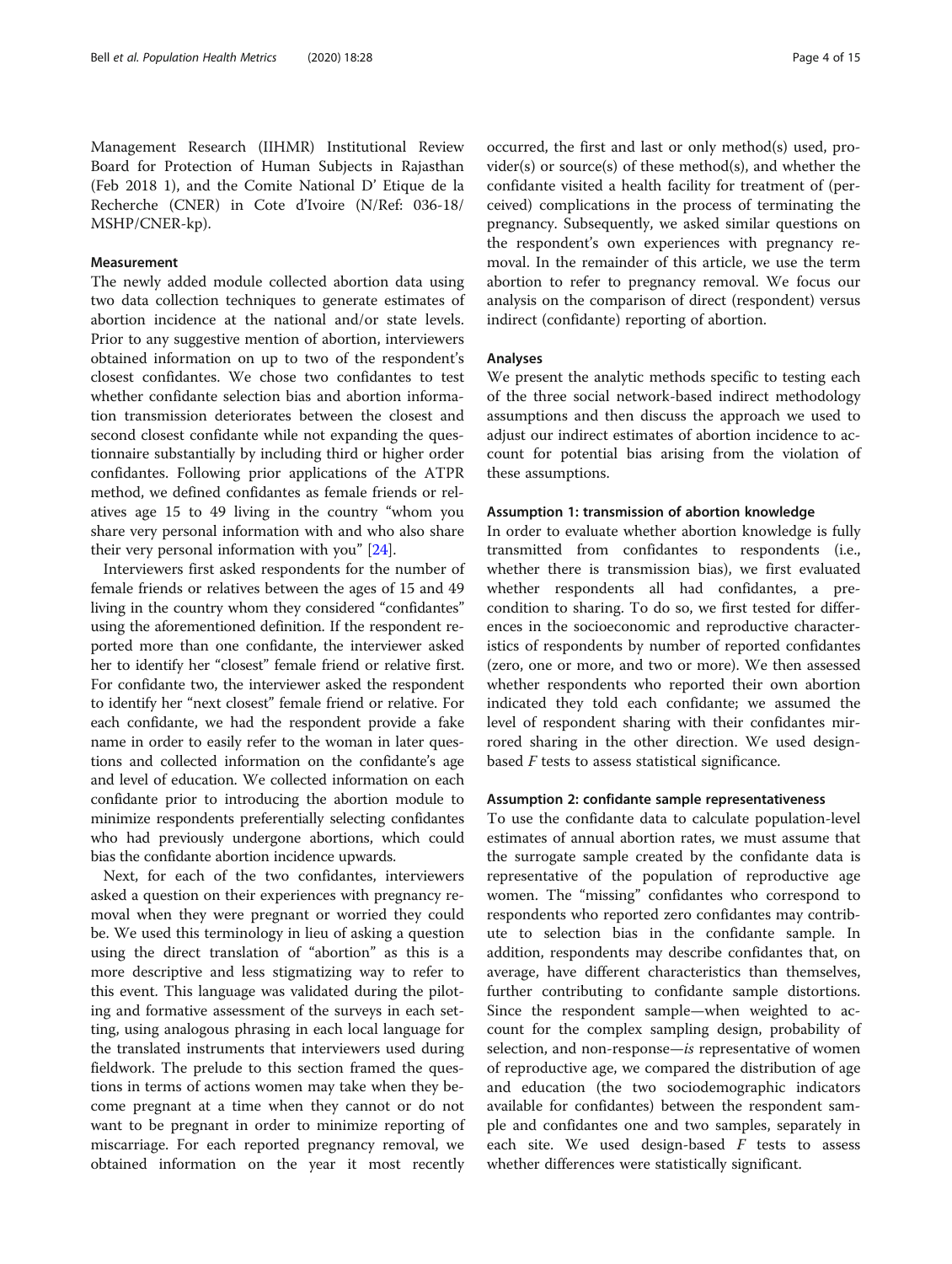## Assumption 3: reduced social desirability pressure when reporting on confidante as opposed to self

To assess whether reporting on a confidantes' sensitive behavior reduces social desirability pressure, we calculated separate 1-year incidence rates of abortion for each sample, i.e., respondent, confidante one, and confidante two. Next, we tested whether confidantes one and two abortion incidence rates were statistically significantly different from the respondent rates using Poisson regression with the independent variable being a dichotomous indicator for respondent versus confidante one or two (assessed using separate models for each confidante).

We calculated 1-year abortion incidence rates by determining the number of abortions reported in 2017 and in 2018 divided by the number of women in each sample. To convert the proportion into a 1-year incidence rate, we divided the estimate by the total number of years covered from January 1, 2017, through the date of the interview in 2018. We then multiplied the value by 1000 to generate the 1-year abortion rate per 1000 women age 15 to 49. We scaled the standard errors in the same manner. We weighted the incidence estimates and adjusted variances for respondent and confidante estimates to account for the complex survey sampling design and associated clustering.

For respondents who reported "don't know" with regard to whether a confidante had ever had an abortion, we conservatively assumed that her confidante had not had one in the year prior to the survey for the purpose of incidence estimation. If a respondent reported a confidante likely had an abortion but was not completely certain, we excluded these cases in the unadjusted incidence estimation. Additionally, in Nigeria, we excluded respondent and confidante abortions that only involved the use of emergency contraception (EC) with no additional care as we suspect these were not in fact abortions. EC was not a separate method response option in other countries, thus any EC-only use would be included in "other pills".

## Adjusting for violations of confidante method assumptions

In light of evidence that suggested transmission bias (Assumption 1 violation), we sought to adjust for it in two ways. First, we included confidante abortions that respondents reported with less certainty (response option "Yes, I think so") but where the respondent could still report the method(s) used, in addition to those reported as definite (response option "Yes, I am certain"). Second, for respondents who reported no confidantes—or for those with only one confidante in the context of the confidante two estimates—their corresponding confidantes one and two data are essentially "missing". In addition to potential transmission bias, this could result in selection bias with a non-representative confidante sample that violates Assumption 2. To address these biases, we ran separate Poisson models for each confidante sample using the respondent socioeconomic variables and the indicator variable for whether their corresponding confidante one (and confidante two in a separate model) had an abortion in the year prior as the outcome. We then used this model to predict the confidante probability of having an abortion in the prior year for "missing" observations in each of the surrogate confidante samples, that is, confidantes who were not in the sample because they had no close friends who we could have captured in the respondent sample. We combined this "imputed" information with respondent-reported confidante abortion data to estimate the probability of abortion in the prior year for confidante one and confidante two samples. This modeling approach is similar to mortality rate estimation work using survey data based on the sibling method where women with zero siblings are underrepresented [[36\]](#page-14-0). Using the characteristics of respondents who reported having no confidantes (or zero or one confidante in the case of confidante two), we first adjusted confidante samples by including these respondents' characteristics for the missing confidantes as we assume the missing confidantes on the whole are similar in characteristics to these respondents. As a final adjustment to the confidante data, we constructed poststratification weights to ensure confidante characteristics matched respondents'.

We weighted all results and adjusted variances using the Taylor linearization approach to account for the complex sampling design and clustering. We conducted all analyses in Stata version 15.1 [[37](#page-14-0)].

## Results

Interviewers completed surveys with 11,106 women in Nigeria; 2738 women in Cote d'Ivoire; and 5832 women in Rajasthan (Tables [1](#page-5-0), [2](#page-7-0), and [3](#page-9-0)). Response rates for the female survey were approximately 98% in all three countries.

## Assumption 1: transmission of abortion knowledge

Respondents reported on average 0.8 close confidantes in Nigeria, providing information on 5883 first and 1953 second confidantes; the corresponding numbers were 0.8, 1761, and 263 in Cote d'Ivoire and 1.1, 4921, and 1118 in Rajasthan. Forty-three percent of Nigerian respondents reported having no close confidantes while 35% and 15% of respondents reported having no close confidantes in Cote d'Ivoire and Rajasthan, respectively. Respondents in each country who reported having no confidantes tended to be older, less educated, and currently married or cohabiting compared to those with one or more confidantes (Tables [1,](#page-5-0) [2,](#page-7-0) and [3\)](#page-9-0). There were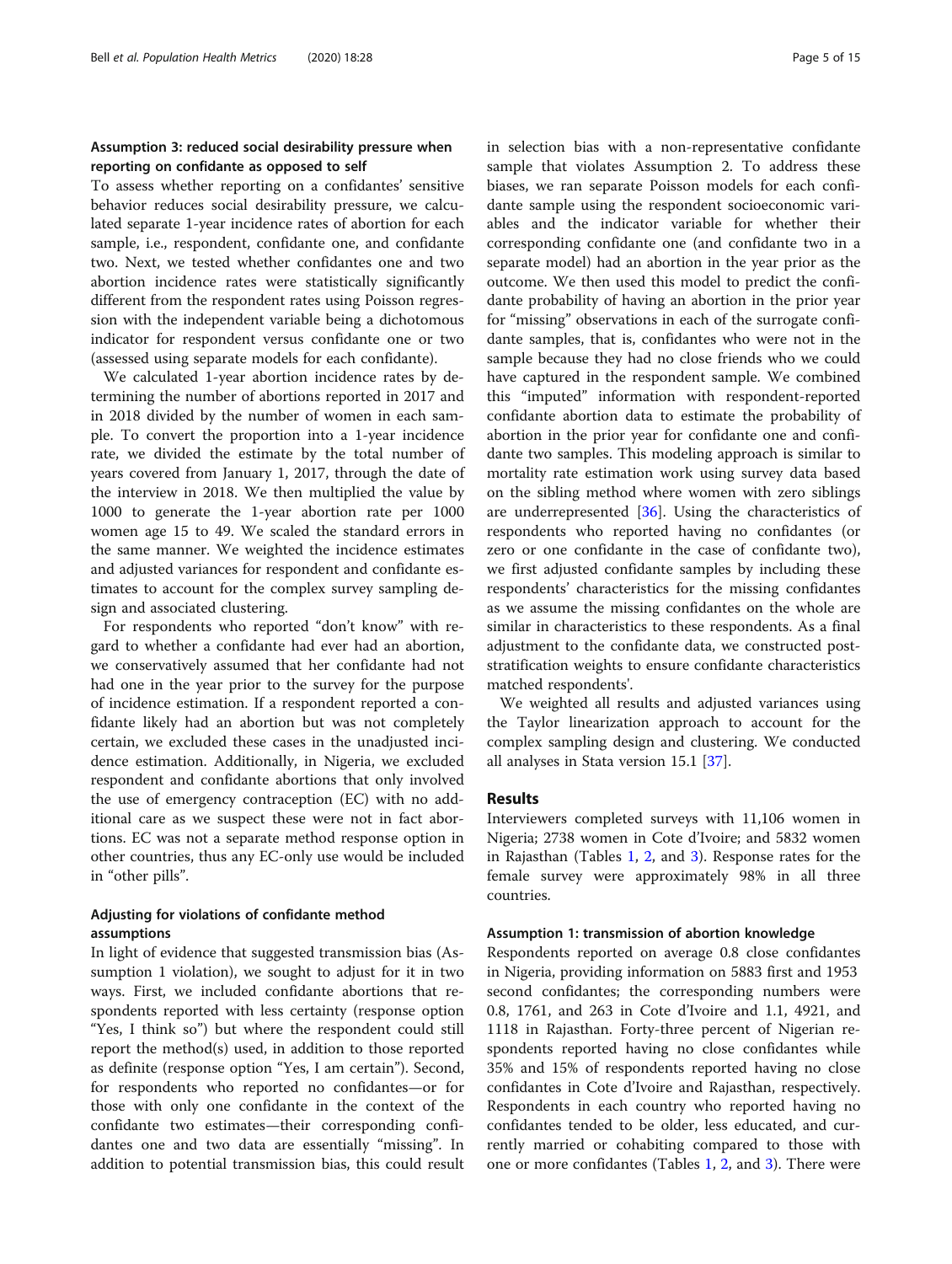|                               | All respondents | 0 confidantes | $\geq 1$ confidante | $\geq$ 2 confidantes |
|-------------------------------|-----------------|---------------|---------------------|----------------------|
| N                             | 11,106          | 4788          | 5883                | 1953                 |
| Age                           |                 |               |                     |                      |
| $15 - 19$                     | 18.9            | 17.5          | 19.8                | 18.8                 |
| $20 - 24$                     | 16.2            | 14.9          | 17.5                | 16.5                 |
| $25 - 29$                     | 18.8            | 17.2          | 20.1                | 19.0                 |
| $30 - 34$                     | 15.0            | 15.0          | 15.0                | 15.5                 |
| $35 - 39$                     | 13.9            | 15.5          | 12.7                | 14.0                 |
| $40 - 44$                     | 10.5            | 11.7          | 9.2                 | 10.0                 |
| $45 - 49$                     | 6.8             | $8.2\,$       | 5.7                 | $6.2\,$              |
| Education                     |                 |               |                     |                      |
| Never                         | 17.5            | 19.0          | 14.8                | 15.9                 |
| Primary                       | 15.2            | 16.5          | 14.2                | 12.1                 |
| Secondary                     | 46.9            | 46.9          | 48.1                | 44.6                 |
| Higher                        | 20.3            | 17.6          | 22.8                | 27.3                 |
| Marital status                |                 |               |                     |                      |
| Currently married/cohabiting  | 63.7            | 66.4          | 61.1                | 62.6                 |
| Divorced or separated/widowed | $4.8\,$         | 5.5           | 4.3                 | 4.1                  |
| Never married                 | 31.5            | 28.1          | 34.6                | 33.3                 |
| Religion of household         |                 |               |                     |                      |
| Catholic                      | 14.7            | 13.1          | 15.8                | 17.6                 |
| Other Christian               | 44.0            | 44.1          | 45.4                | 44.7                 |
| Muslim                        | 39.2            | 41.2          | 36.4                | 35.6                 |
| Other                         | 2.1             | 1.7           | 2.4                 | 2.0                  |
| Ethnicity                     |                 |               |                     |                      |
| Hausa                         | 21.0            | 22.8          | 19.0                | 19.6                 |
| Igbo                          | 22.5            | 21.0          | 23.6                | 24.6                 |
| Other                         | 56.5            | 56.2          | 57.4                | 55.9                 |
| Wealth                        |                 |               |                     |                      |
| Poorest                       | 23.2            | 23.1          | 22.2                | 20.2                 |
| Second poorest                | 20.2            | 20.3          | 20.2                | 20.3                 |
| Middle                        | 17.6            | 19.5          | 16.4                | 15.4                 |
| Second wealthiest             | 18.6            | 18.1          | 19.4                | 19.3                 |
| Wealthiest                    | 20.5            | 19.1          | 21.8                | 24.8                 |
| Residence                     |                 |               |                     |                      |
| Rural                         | 42.9            | 39.3          | 44.7                | 46.0                 |
| Urban                         | 57.1            | 60.7          | 55.3                | 54.0                 |
| State                         |                 |               |                     |                      |
| Anambra                       | 12.8            | 10.3          | 14.4                | 15.4                 |
| Kaduna                        | 9.5             | 10.0          | 8.9                 | 7.9                  |
| Kano                          | 13.1            | 14.5          | 11.2                | 12.5                 |
| Lagos                         | 21.4            | 22.4          | 21.4                | 22.2                 |
| Nasarawa                      | 13.4            | 12.5          | 14.3                | 12.8                 |
| Rivers                        | 17.0            | 17.8          | 17.1                | 18.3                 |
| Taraba                        | 12.7            | 12.4          | 12.6                | 10.9                 |

## <span id="page-5-0"></span>Table 1 Characteristics of female respondents age 15 to 49 overall and by number of reported female confidantes in Nigeria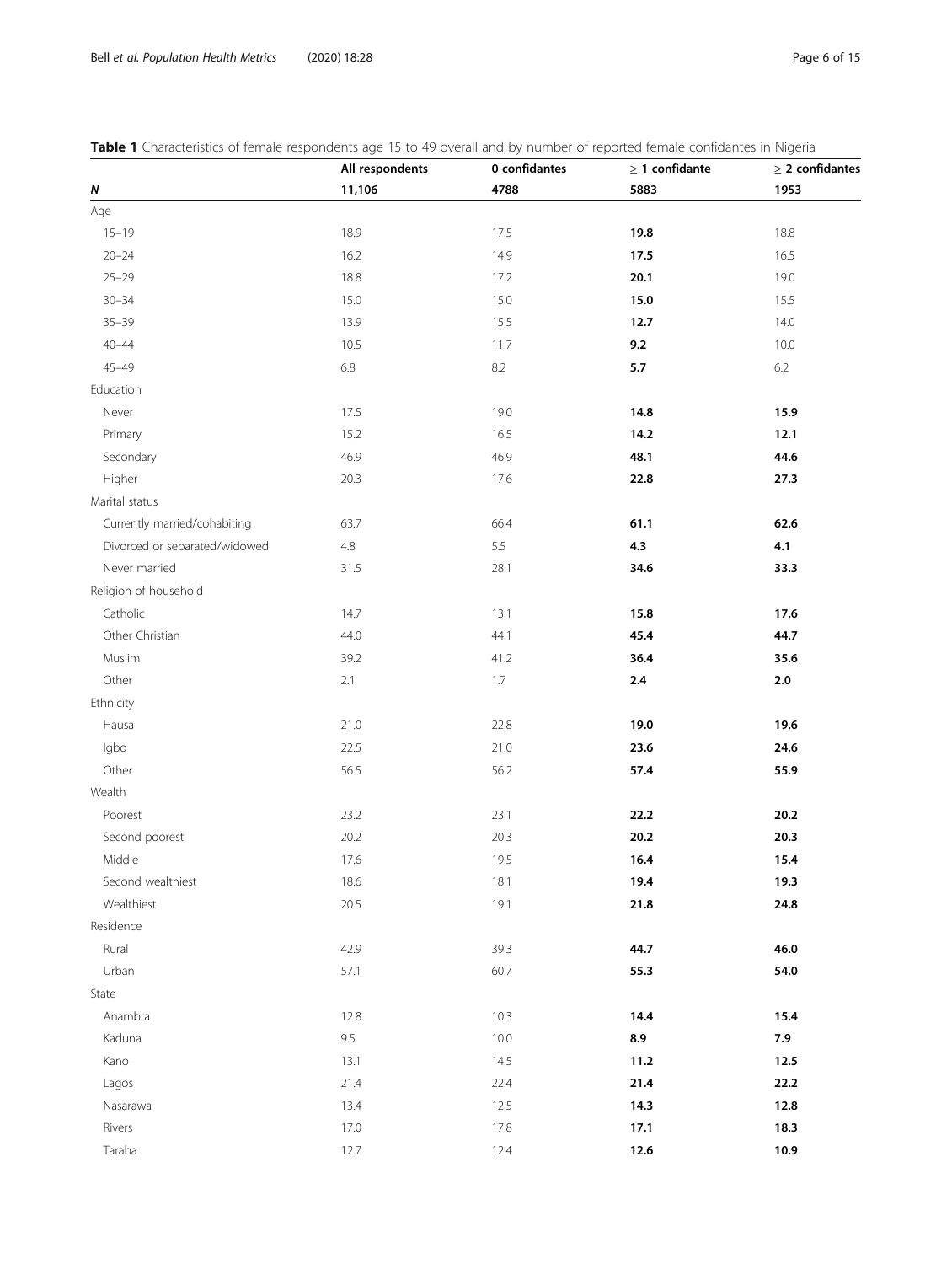| (CONTINUED)                          |                 |               |                     |                      |  |
|--------------------------------------|-----------------|---------------|---------------------|----------------------|--|
|                                      | All respondents | 0 confidantes | $\geq$ 1 confidante | $\geq$ 2 confidantes |  |
| N                                    | 11,106          | 4788          | 5883                | 1953                 |  |
| Parity                               |                 |               |                     |                      |  |
| $\circ$                              | 35.1            | 31.9          | 37.9                | 35.8                 |  |
| $1 - 2$                              | 25.1            | 24.8          | 25.7                | 25.0                 |  |
| $3 - 4$                              | 21.7            | 23.2          | 20.6                | 21.3                 |  |
| $5+$                                 | 18.1            | 20.1          | 15.8                | 18.0                 |  |
| Current contraceptive use            |                 |               |                     |                      |  |
| No                                   | 75.8            | 78.0          | 73.5                | 71.4                 |  |
| Yes                                  | 24.2            | 22.0          | 26.5                | 28.6                 |  |
| Unadjusted likely abortion incidence | 41.1            | 30.3          | 51.4                | 39.4                 |  |
| Total                                | 100.0           | 100.0         | 100.0               | 100.0                |  |

Table 1 Characteristics of female respondents age 15 to 49 overall and by number of reported female confidantes in Nigeria  $(C_{\text{antinual}})$ 

Estimates weighted; bold indicates  $p$  value for design-based  $F$  test (reference group 0 confidantes) less than 0.05

additional differences in respondent characteristics among those with different numbers of reported confidantes by wealth in some countries and by countryspecific variables like religion, caste, ethnicity, and state (Tables [1](#page-5-0), [2,](#page-7-0) and [3\)](#page-9-0). Women with no confidantes also tended to have more children and were less likely to be using contraception. We observed higher abortion incidence rates among respondents who reported at least one confidante in Nigeria and Cote d'Ivoire compared to those who reported none, although the difference is only statistically significant for respondents who reported at least one confidante in Nigeria; respondent abortion rates were similar by number of reported confidantes in Rajasthan (Tables [1,](#page-5-0) [2,](#page-7-0) and [3\)](#page-9-0).

Among respondents who reported an abortion, the percentage who told a given confidante about the experience varied by context and confidante. In Nigeria, 51.1% of respondents reported an abortion and had at least one confidante indicated they told confidante one about the experience, while 32.8% who had a second confidante told her about that experience; in Cote d'Ivoire, 58.0% and 29.1% of respondents shared their abortion experience with confidantes one and two, respectively, while these numbers were 61.0% and 57.5% in Rajasthan (Table [4\)](#page-10-0). Although these results provide evidence that direct transmission of respondent abortions via respondents telling confidantes is incomplete, we believe this suggests that the transmission of confidante abortions to respondents was similarly incomplete and thus Assumption 1 was likely violated. We provide additional details on abortion sharing by background characteristics elsewhere (see Additional file [1](#page-12-0)).

## Assumption 2: confidante sample representativeness

Across settings, confidante one was on average significantly more educated than respondents, and confidante two was even more so (Table [5](#page-10-0)). In Rajasthan specifically, confidantes one and two were significantly younger than respondents (Table [5\)](#page-10-0). Thus, Assumption 2 was violated.

## Assumption 3: reduced social desirability pressure

The respondent 1-year incidence rate of abortion was 18.7 per 1000 women of reproductive age in Nigeria, 18.8 in Cote d'Ivoire, and 7.0 per 1000 in Rajasthan (Table [6](#page-11-0)). The unadjusted confidante one incidence was 48.0% higher than the respondent incidence in Nigeria, 24.5% higher in Cote d'Ivoire, and 44.6% higher in Rajasthan (Table [6](#page-11-0)). Unadjusted confidante two abortion incidence rates were 18.6% higher than respondent incidences in Nigeria, 76.4% higher in Cote d'Ivoire, and 57.6% higher in Rajasthan. None of these differences were statistically significant. As such, Assumption 3 was not met when using the unadjusted confidante data.

## Adjusting for violations of confidante method assumptions

To adjust for violations of Assumption 1 (incomplete transmission), we included confidante abortions that respondents reported with less certainty but where respondents still reported the method confidantes used. Compared to unadjusted estimates, this resulted in a 34.8% rise in confidante one abortion incidence in Nigeria, a 38.0% rise in Cote d'Ivoire, and a 53.5% rise in Rajasthan; the corresponding numbers for confidante two were 39.2%, 26.8%, and 54.7% (Table [6](#page-11-0)).

To adjust for selection bias (Assumption 2), we included the characteristics of respondents who reported zero confidantes in the confidante one sample and those who reported zero or one confidante in the confidante two sample and applied post-stratification weights to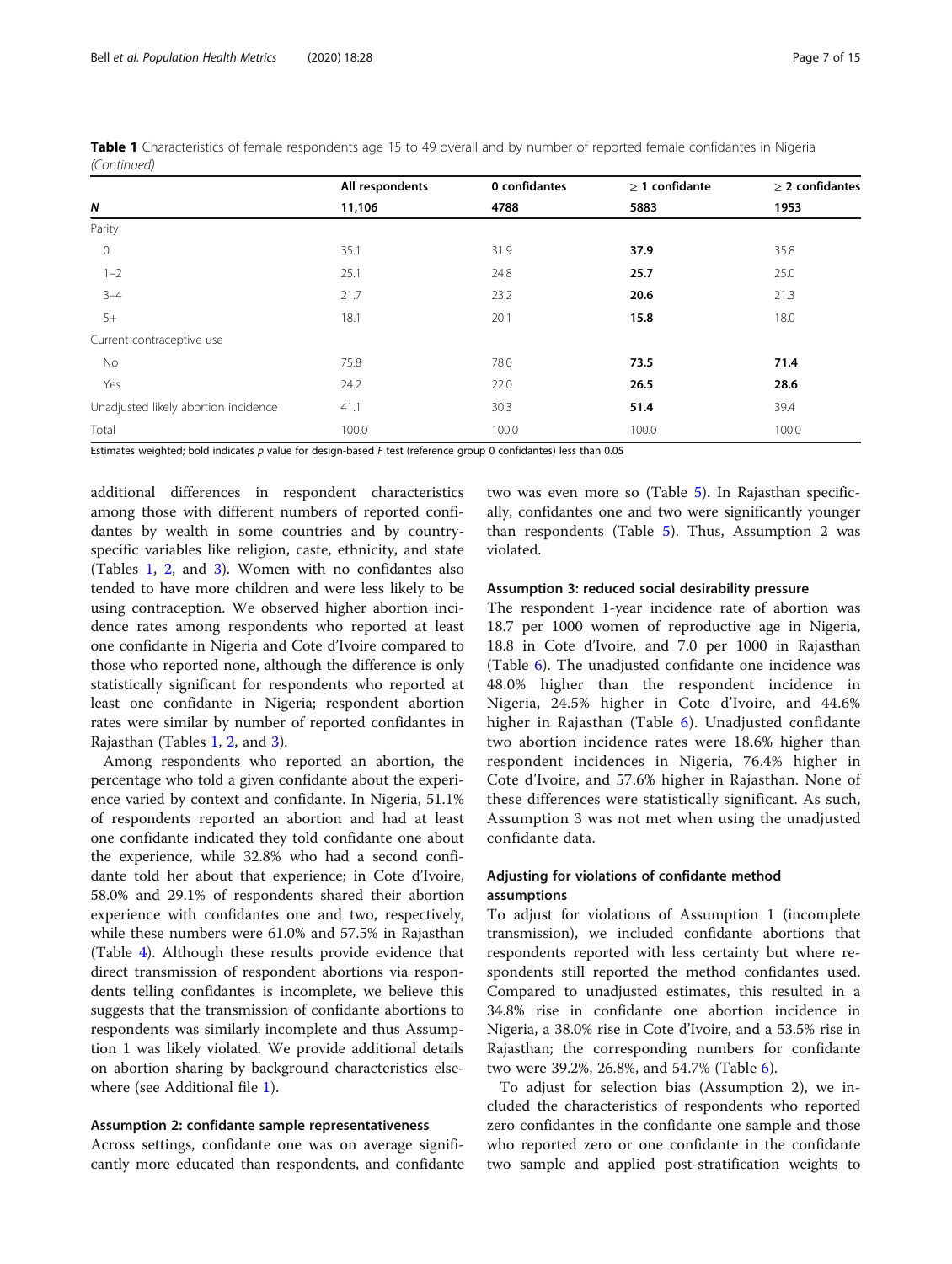<span id="page-7-0"></span>

| Table 2 Characteristics of female respondents age 15 to 49 overall and by number of female confidantes in Cote d'Ivoire |  |  |  |  |  |
|-------------------------------------------------------------------------------------------------------------------------|--|--|--|--|--|
|                                                                                                                         |  |  |  |  |  |

|                               | All respondents | 0 confidantes | $\geq 1$ confidante | $\geq 2$ confidantes |
|-------------------------------|-----------------|---------------|---------------------|----------------------|
| N                             | 2738            | 959           | 1761                | 263                  |
| Age                           |                 |               |                     |                      |
| $15 - 19$                     | 20.1            | 18.0          | 21.1                | 21.5                 |
| $20 - 24$                     | 18.1            | 16.6          | 19.0                | 23.5                 |
| $25 - 29$                     | 17.9            | 17.8          | 17.8                | 14.9                 |
| $30 - 34$                     | 16.3            | 16.9          | 16.0                | 14.2                 |
| $35 - 39$                     | 12.8            | 12.0          | 13.3                | 19.3                 |
| $40 - 44$                     | 9.4             | 11.0          | 8.5                 | 4.5                  |
| $45 - 49$                     | 5.5             | $7.8\,$       | 4.3                 | 2.1                  |
| Education                     |                 |               |                     |                      |
| Never                         | 45.2            | 50.3          | 42.2                | 40.1                 |
| Primary                       | 25.9            | 26.2          | 25.7                | 28.0                 |
| Secondary                     | 23.0            | 18.9          | 25.2                | 25.3                 |
| Higher                        | 6.0             | 4.6           | $6.8\,$             | 6.6                  |
| Marital status                |                 |               |                     |                      |
| Currently married/cohabiting  | 64.8            | 68.8          | 62.6                | 58.6                 |
| Divorced or separated/widowed | 4.4             | $4.4\,$       | 4.4                 | 3.4                  |
| Never married                 | 30.8            | 26.8          | 33.0                | 38.0                 |
| Religion of household         |                 |               |                     |                      |
| Muslim                        | 39.5            | 38.8          | 39.8                | 35.5                 |
| Catholic                      | 20.3            | 17.7          | 21.8                | 21.0                 |
| Evangelical                   | 15.4            | 14.0          | 16.2                | 19.3                 |
| Other                         | 13.7            | 14.8          | 13.1                | 15.8                 |
| No religion                   | 11.1            | 14.7          | 9.0                 | $8.4\,$              |
| Ethnicity                     |                 |               |                     |                      |
| Akan                          | 34.6            | 36.8          | 33.5                | 36.2                 |
| Mande (north and south)       | 20.8            | 23.8          | 19.1                | 20.0                 |
| Gur                           | 14.4            | 9.1           | 17.2                | 17.0                 |
| Other Ivoirian                | 9.3             | $8.7\,$       | 9.7                 | 10.9                 |
| Other non-Ivoirian            | 21.0            | 21.6          | 20.6                | 16.0                 |
| Wealth                        |                 |               |                     |                      |
| Poorest                       | 20.1            | 22.4          | 18.7                | 19.9                 |
| Second poorest                | 20.0            | 19.3          | 20.5                | 23.5                 |
| Middle                        | 17.1            | 17.5          | 16.9                | 14.1                 |
| Second wealthiest             | 19.7            | 22.0          | 18.3                | 18.8                 |
| Wealthiest                    | 23.1            | 18.8          | 25.6                | 23.8                 |
| Residence                     |                 |               |                     |                      |
| Rural                         | 38.5            | 40.3          | 37.7                | 40.2                 |
| Urban                         | 61.5            | 59.7          | 62.3                | 59.8                 |
| Parity                        |                 |               |                     |                      |
| $\mathbf 0$                   | 25.8            | 21.4          | 28.0                | 31.2                 |
| $1 - 2$                       | 32.2            | 31.9          | 32.4                | 31.0                 |
| $3 - 4$                       | 21.5            | 22.0          | 21.2                | 19.0                 |
| $5+$                          | 20.6            | 24.7          | 18.3                | 18.8                 |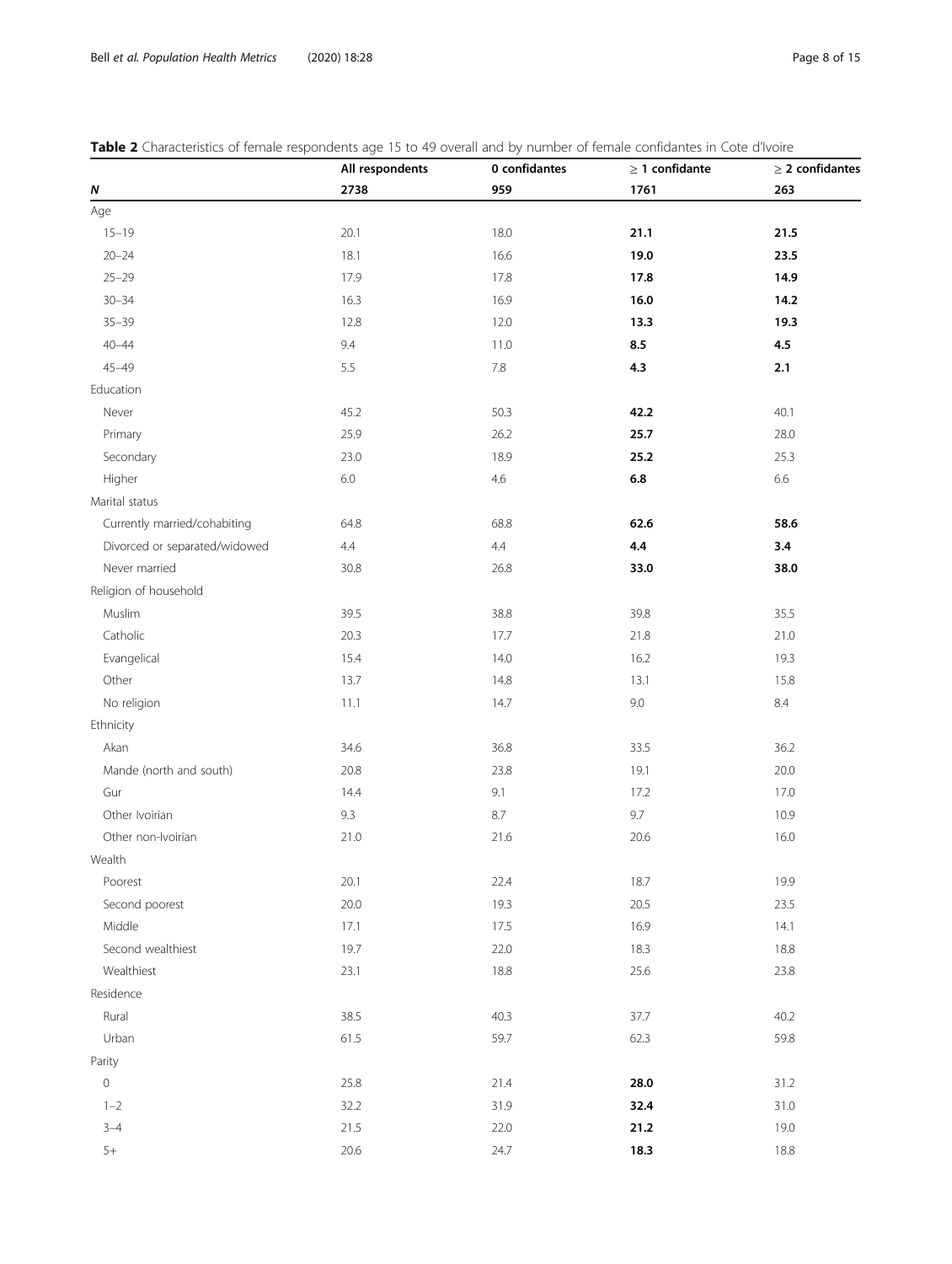|                                      | All respondents | 0 confidantes | $>$ 1 confidante | $>$ 2 confidantes |
|--------------------------------------|-----------------|---------------|------------------|-------------------|
| N                                    | 2738            | 959           | 1761             | 263               |
| Current contraceptive use            |                 |               |                  |                   |
| No                                   | 75.0            | 77.7          | 73.3             | 70.6              |
| Yes                                  | 25.0            | 22.3          | 26.7             | 29.4              |
| Unadjusted likely abortion incidence | 36.9            | 27.9          | 41.9             | 50.0              |
| Total                                | 100.0           | 100.0         | 100.0            | 100.0             |

Table 2 Characteristics of female respondents age 15 to 49 overall and by number of female confidantes in Cote d'Ivoire (Continued)

Estimates weighted; bold indicates p value for design-based F test (reference group 0 confidantes) less than 0.05

each sample. Results indicate that adjusted confidantes one and two age and education distributions were not statistically significantly different from that of the respondent in all countries after these adjustments, with the exception of Rajasthan confidante one education (although the distribution was qualitatively similar to that of the respondents). We present adjusted confidante age and education distributions elsewhere (see Additional files [2](#page-12-0), [3](#page-12-0), [4\)](#page-12-0).

Incorporating the predicted probability of abortion for "missing" confidantes from the Poisson regression models—which adjusted for incomplete transmission (Assumption 1) and selection bias in the confidante samples (Assumption 2)—we found that both confidantes one and two estimates declined compared to the unadjusted confidante estimates, with the exception of Cote d'Ivoire confidante two. Compared to confidante one estimates adjusted only for transmission bias, the Poisson-adjusted confidante one abortion incidence was 5.9% lower in Nigeria, 2.6% lower in Cote d'Ivoire, and 2.4% lower in Rajasthan (Table [6](#page-11-0)). The corresponding percent changes for confidante two were 6.9% decrease in Nigeria, 10.2% increase in Cote d'Ivoire, and 2.5% decrease in Rajasthan. The Poisson models had high goodness-of-fit, with the chi-squared  $p$  values greater than 0.99 for all models except Rajasthan confidante two ( $p < 0.01$ ).

Altogether, our adjustments to account for transmission bias and confidante sample selection bias resulted in significant changes to confidante one abortion estimates in each of the countries, increasing by 26.8%, 34.4%, and 49.8% in Nigeria, Cote d'Ivoire, and Rajasthan, respectively; corresponding confidante two abortion incidence changes were 29.5%, 39.7%, and 50.9% (Table [6](#page-11-0)). The final confidantes one and two 1-year abortion incidence estimates were statistically significantly higher than the corresponding respondent estimates at 35.1 and 28.7 in Nigeria, 31.5 and 46.3 in Cote d'Ivoire, and 15.2 and 16.7 in Rajasthan (Table [6](#page-11-0)).

## **Discussion**

Results from this study provide important insights into the performance of the confidante methodology in Nigeria, Cote d'Ivoire, and Rajasthan [\[28](#page-13-0)]. Findings suggest that this hybrid version of the ATPR and best friend approaches failed to meet the assumptions of the methodology before adjustment. However, we believe including the less certain respondent-reported confidante abortions—which increased the rates—at least partially counteracted for incomplete transmission (Assumption 1) while the Poisson model predicting the likelihood of abortion for the "missing" confidantes in conjunction with the post-stratification weights counteracted the confidante sample selection bias (Assumption 2)—which generally decreased the rates. Following these adjustments, the assumption of reduced social desirability pressure (Assumption 3) was also achieved as indicated by the consistently significantly higher confidante abortion incidence estimates compared to respondent estimates.

The extent to which the primary assumptions of the social network-based methodologies were met may partly explain why this methodology works differently according to social context. In India, almost all respondents had at least one confidante (85.4%), but only 61.0% and 57.5% directly shared their experience of abortion with their closest and next closest friends. In West Africa, fewer women reported a confidante (56.9 to 65.0%), and women were even less likely to share their abortion experience with a confidante (51.1% and 32.8% for confidantes one and two in Nigeria, 58.0% and 29.1% in Cote d'Ivoire), increasing the potential for both confidante sample distortion and transmission bias. However, this does not rule out the possibility that more women know about other women's abortions in West Africa (regardless of whether they were directly told by the woman) because of greater reliance on one's social network to access clandestine services. In contrast, because abortion is legal in Rajasthan, abortion procedures and drugs may be easier to access without input from one's social network [\[24\]](#page-13-0).

Altogether, the adjustments we made to account for transmission bias and confidante sample selection increased confidantes one and two abortion estimates by 26.8% and 29.5% in Nigeria, 34.4% and 39.7% in Cote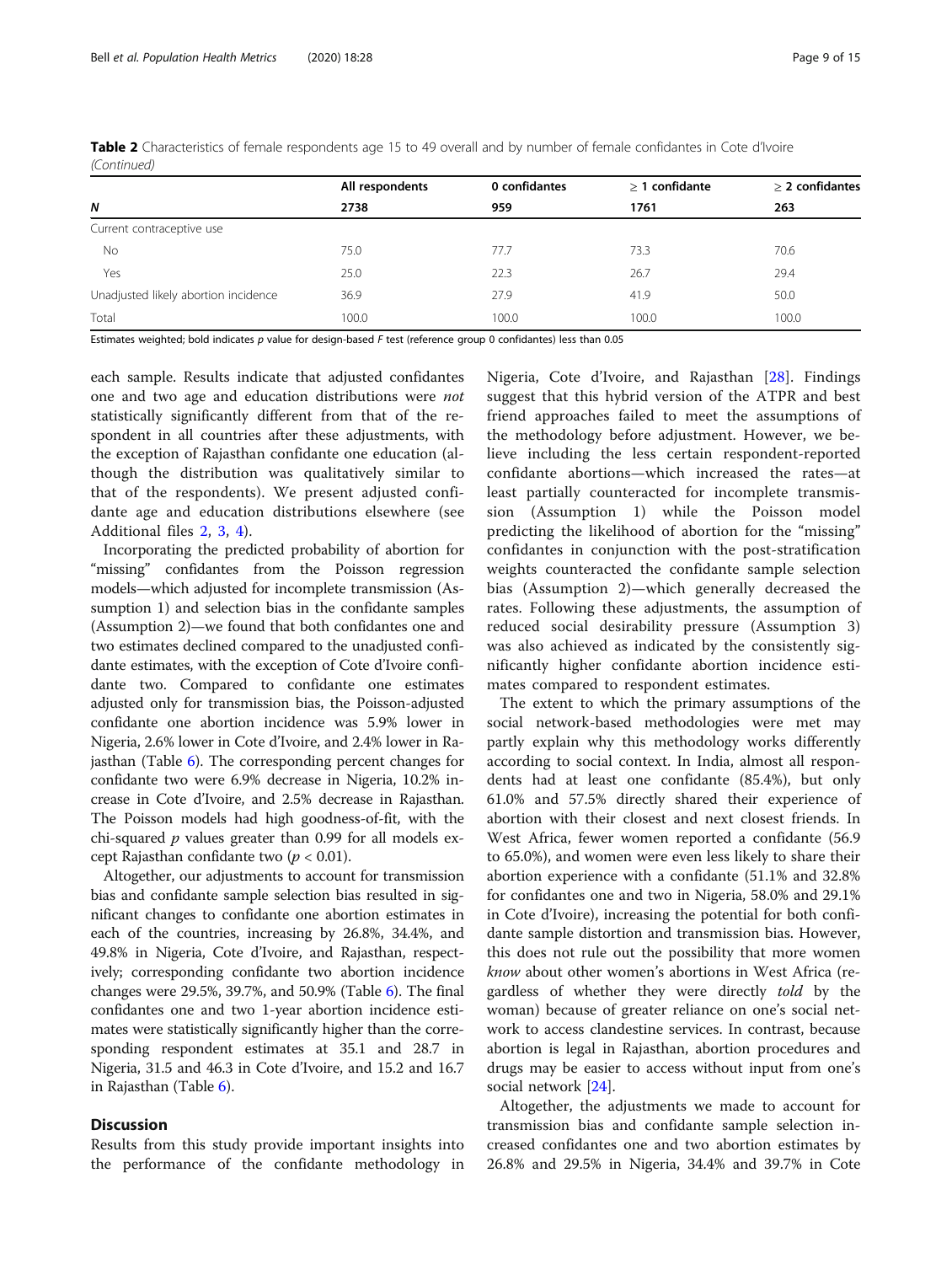<span id="page-9-0"></span>

| <b>Table 3</b> Characteristics of female respondents age 15 to 49 overall and by number of female confidantes in Raiasthan, India |  |  |  |  |  |
|-----------------------------------------------------------------------------------------------------------------------------------|--|--|--|--|--|
|                                                                                                                                   |  |  |  |  |  |

| 5832<br>854<br>4912<br>1118<br>Ν<br>Age<br>$15 - 19$<br>20.9<br>18.5<br>16.6<br>18.9<br>$20 - 24$<br>15.7<br>20.5<br>23.6<br>19.6 |  |
|-----------------------------------------------------------------------------------------------------------------------------------|--|
|                                                                                                                                   |  |
|                                                                                                                                   |  |
|                                                                                                                                   |  |
|                                                                                                                                   |  |
| $25 - 29$<br>16.7<br>14.0<br>17.2<br>17.3                                                                                         |  |
| $30 - 34$<br>14.1<br>13.6<br>13.7<br>13.6                                                                                         |  |
| $35 - 39$<br>11.3<br>12.8<br>13.9<br>12.5                                                                                         |  |
| $40 - 44$<br>10.9<br>8.2<br>14.2<br>10.2                                                                                          |  |
| $45 - 49$<br>$7.8\,$<br>$7.0\,$<br>4.7<br>11.9                                                                                    |  |
| Education                                                                                                                         |  |
| 36.8<br>47.9<br>34.5<br>31.0<br>Never                                                                                             |  |
| 24.0<br>22.9<br>24.3<br>26.5<br>Primary                                                                                           |  |
| Secondary<br>16.5<br>16.0<br>16.6<br>14.5                                                                                         |  |
| Higher<br>22.7<br>24.6<br>28.0<br>13.3                                                                                            |  |
| Marital status                                                                                                                    |  |
| Currently married/cohabiting<br>75.5<br>72.6<br>76.4<br>80.5                                                                      |  |
| 2.2<br>Divorced or separated/widowed<br>$2.6\,$<br>3.4<br>$2.4\,$                                                                 |  |
| Never married<br>25.2<br>21.0<br>16.1<br>22.1                                                                                     |  |
| Religion of household                                                                                                             |  |
| Hindu<br>85.9<br>79.9<br>87.1<br>80.6                                                                                             |  |
| Muslim<br>12.7<br>18.9<br>11.5<br>18.4                                                                                            |  |
| Other<br>$1.0\,$<br>1.4<br>1.3<br>1.4                                                                                             |  |
| Caste of household                                                                                                                |  |
| Scheduled caste<br>22.7<br>26.4<br>21.8<br>29.1                                                                                   |  |
| Scheduled tribe<br>8.6<br>12.3<br>11.5<br>11.7                                                                                    |  |
| Other backward caste<br>46.7<br>45.0<br>47.1<br>44.7                                                                              |  |
| General<br>18.9<br>20.0<br>14.8<br>18.7                                                                                           |  |
| Wealth                                                                                                                            |  |
| Poorest<br>16.0<br>24.2<br>14.3<br>11.4                                                                                           |  |
| Second poorest<br>18.2<br>17.8<br>16.1<br>17.1                                                                                    |  |
| Middle<br>20.1<br>21.0<br>24.5<br>15.3                                                                                            |  |
| Second wealthiest<br>22.8<br>25.1<br>22.5<br>25.1                                                                                 |  |
| Wealthiest<br>23.3<br>24.0<br>21.9<br>19.3                                                                                        |  |
| Residence                                                                                                                         |  |
| Rural<br>65.4<br>62.9<br>65.8<br>72.6                                                                                             |  |
| Urban<br>34.6<br>37.1<br>34.2<br>27.4                                                                                             |  |
| Parity                                                                                                                            |  |
| $\circ$<br>30.6<br>25.1<br>31.9<br>33.9                                                                                           |  |
| $1 - 2$<br>36.2<br>34.5<br>36.4<br>35.9                                                                                           |  |
| 25.8<br>29.3<br>22.8<br>$3 - 4$<br>25.1                                                                                           |  |
| $7.4\,$<br>$6.6\,$<br>$7.4$<br>$5+$<br>11.1                                                                                       |  |
| Current contraceptive use                                                                                                         |  |
| No<br>51.8<br>54.1<br>51.6<br>54.7                                                                                                |  |
| 48.2<br>45.9<br>48.4<br>Yes<br>45.3                                                                                               |  |
| 9.5<br>9.2<br>9.2<br>Unadjusted likely abortion incidence<br>10.4                                                                 |  |
| 100.0<br>100.0<br>100.0<br>Total<br>100.0                                                                                         |  |

Estimate weighted; bold indicates p value for design-based F test (reference group 0 confidantes) less than 0.05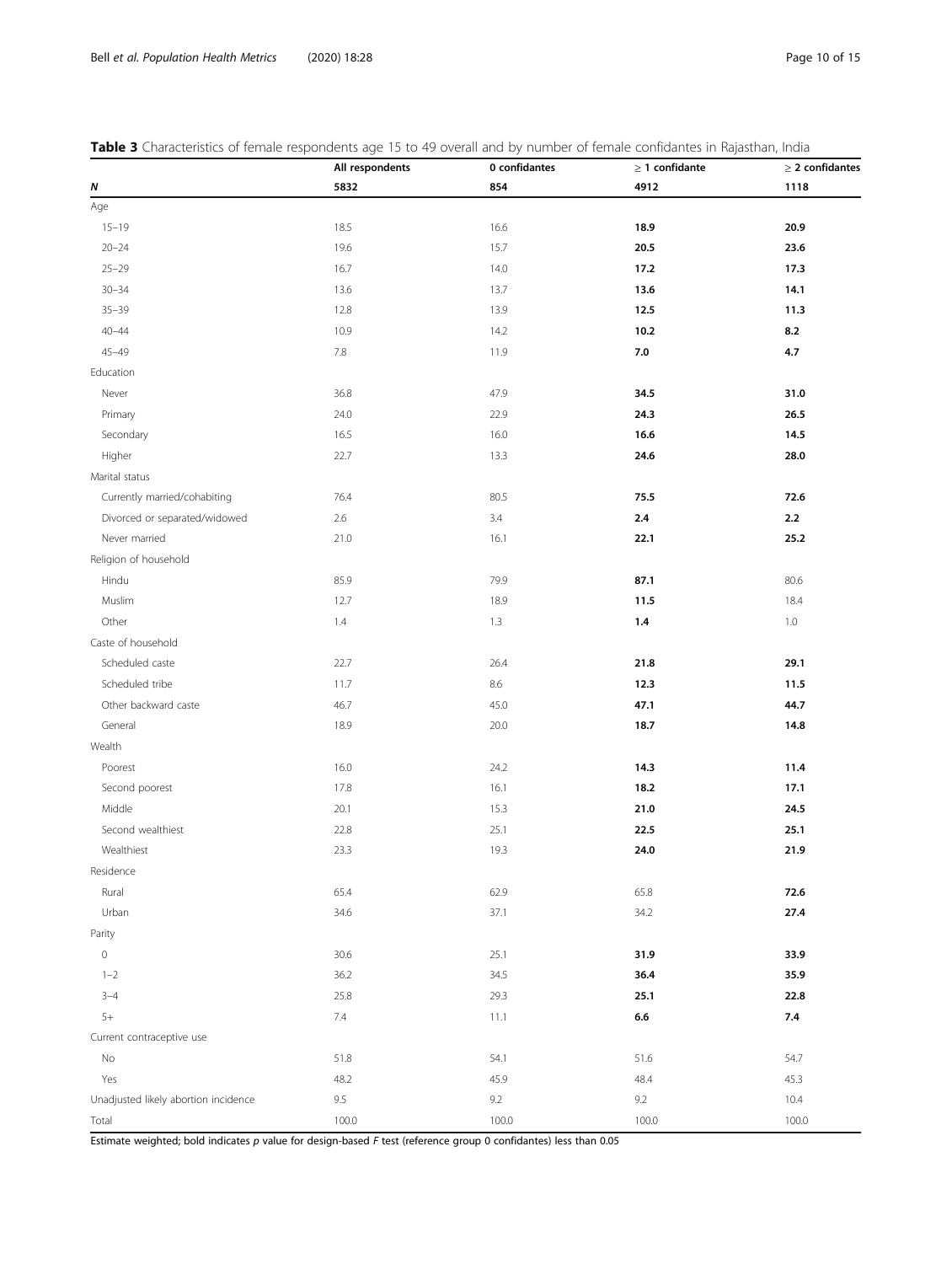<span id="page-10-0"></span>Table 4 Percentage of respondents who reported an abortion who shared it with each confidante

|               |               | Confidante 1 |               | Confidante 2 |
|---------------|---------------|--------------|---------------|--------------|
|               | $\frac{0}{0}$ |              | $\frac{0}{0}$ | N            |
| Nigeria       | 51.1          | 175          | 32.8          | 50           |
| Cote d'Ivoire | 58.0          | 52           | 29.1          | 10           |
| Rajasthan     | 61.0          | 51           | 575           |              |

d'Ivoire, and 49.8% and 50.9% in Rajasthan, respectively. The heterogeneity in these adjustments' impact on the abortion incidence by country is substantial, suggesting the extent of assumption violations varies significantly by context. Evidence from the three countries involved in this study suggests that violations to Assumptions 1 and 2 were considerable, and only after adjustment was Assumption 3 true. More research is needed to better understand how and when women share their abortion experiences with friends and the extent of methodological biases in individual countries in order to determine the appropriateness of using this method in other contexts.

Based on these results and the associated incidence estimates produced after making the aforementioned adjustments, we believe the confidante methodology performed

better in Western African contexts where abortion is legally restricted and women may need to consult more people (not necessarily a close female confidante) to navigate accessing care. However, this methodology does not eliminate concerns of continued bias, particularly in Rajasthan where the indirect estimate is still lower than one might expect based on available evidence [[3\]](#page-13-0). In this context, abortion is legal and may be more readily available, not requiring women to draw on their social networks' knowledge [\[24\]](#page-13-0). The confidante approach may have also been less effective at overcoming social desirability bias in Rajasthan as abortion, while legal, remains a contentious public issue due to mass-media, regulatory, and punitive actions taken by the government to curb the practice of sex-selective abortions on account of son preference and the resulting skewed sex ratios [[38](#page-14-0)]. Additionally, although knowledge of friends' abortions may still be incomplete in Rajasthan, we did not observe a decline in abortion sharing between confidantes one and two the way we did in Nigeria and Cote d'Ivoire. This finding suggests that in some settings, using only one confidante would result in more accurate abortion estimates as women appear more likely to know about their closest female confidantes' abortions. The greater distortion in

Table 5 Characteristics of female respondents age 15 to 49 and their two closest female confidantes age 15 to 49 in Nigeria; Cote d'Ivoire; and Rajasthan, India

|                       | Nigeria |            |                          |              | Cote d'Ivoire |              |       |                            |                | Rajasthan |       |                          |       |            |               |              |       |                  |  |
|-----------------------|---------|------------|--------------------------|--------------|---------------|--------------|-------|----------------------------|----------------|-----------|-------|--------------------------|-------|------------|---------------|--------------|-------|------------------|--|
|                       |         | Respondent |                          | Confidante 1 |               | Confidante 2 |       | Respondent<br>Confidante 1 |                |           |       | Confidante 2             |       | Respondent |               | Confidante 1 |       | Confidante 2     |  |
|                       | $\%$    | N          | %                        | N            | %             | N            | %     | $\boldsymbol{N}$           | %              | N         | %     | N                        | %     | N          | %             | N            | %     | $\boldsymbol{N}$ |  |
| Mean age              | 29.1    | 11.106     | 28.4                     | 5772         | 28.5          | 1923         | 28.5  | 2738                       | 29.0           | 1756      | 27.5  | 262                      | 29.1  | 5832       | 27.7          | 4911         | 26.5  | 1118             |  |
| Age                   |         |            |                          |              |               |              |       |                            |                |           |       |                          |       |            |               |              |       |                  |  |
| $15 - 19$             | 18.9    | 2257       | 19.0                     | 1163         | 18.1          | 382          | 20.1  | 542                        | 17.9           | 305       | 22.4  | 56                       | 18.5  | 1116       | 20.0          | 1035         | 22.7  | 276              |  |
| $20 - 24$             | 16.2    | 1870       | 19.6                     | 1132         | 18.7          | 352          | 18.1  | 500                        | 17.9           | 307       | 20.9  | 52                       | 19.6  | 1153       | 22.3          | 1071         | 23.8  | 264              |  |
| $25 - 29$             | 18.8    | 2040       | 18.0                     | 1073         | 18.7          | 381          | 17.9  | 495                        | 16.0           | 298       | 16.4  | 45                       | 16.7  | 986        | 17.6          | 870          | 20.0  | 212              |  |
| $30 - 34$             | 15.0    | 1629       | 15.3                     | 878          | 17.4          | 323          | 16.3  | 436                        | 18.3           | 306       | 14.4  | 36                       | 13.6  | 786        | 14.0          | 700          | 14.3  | 158              |  |
| $35 - 39$             | 13.9    | 1473       | 13.1                     | 694          | 12.7          | 230          | 12.8  | 351                        | 13.6           | 255       | 14.0  | 41                       | 12.8  | 738        | 11.3          | 523          | 9.2   | 107              |  |
| $40 - 44$             | 10.5    | 1102       | 9.3                      | 509          | 9.6           | 158          | 9.4   | 262                        | 9.4            | 166       | 7.9   | 22                       | 10.9  | 592        | 8.6           | 413          | 4.9   | 51               |  |
| $45 - 49$             | 6.8     | 735        | 5.7                      | 323          | 4.9           | 97           | 5.5   | 152                        | 6.9            | 119       | 4.0   | 10                       | 7.8   | 461        | 6.2           | 299          | 5.2   | 50               |  |
| Education             |         |            |                          |              |               |              |       |                            |                |           |       |                          |       |            |               |              |       |                  |  |
| Never                 | 17.5    | 2355       | 15.9                     | 1049         | 16.1          | 342          | 45.2  | 1254                       | 42.8           | 773       | 39.3  | 110                      | 36.8  | 2187       | 32.3          | 1626         | 28.1  | 291              |  |
| Primary               | 15.2    | 1906       | 11.3                     | 789          | 8.2           | 202          | 25.9  | 714                        | 20.7           | 366       | 19.6  | 49                       | 24.0  | 1400       | 21.4          | 1064         | 20.8  | 226              |  |
| Secondary             | 46.9    | 4934       | 46.4                     | 2687         | 46.3          | 894          | 23.0  | 615                        | 28.2           | 484       | 31.4  | 80                       | 16.5  | 938        | 17.9          | 888          | 18.9  | 223              |  |
| Higher                | 20.3    | 1911       | 26.3                     | 1345         | 29.4          | 508          | 6.0   | 152                        | 8.3            | 134       | 9.7   | 23                       | 22.7  | 1307       | 28.4          | 1334         | 32.2  | 378              |  |
| Number of confidantes |         |            |                          |              |               |              |       |                            |                |           |       |                          |       |            |               |              |       |                  |  |
| $\mathbf{0}$          | 45.1    | 4788       | $\overline{\phantom{m}}$ |              |               |              | 35.8  | 959                        | $\overline{a}$ |           |       | ÷÷                       | 17.1  | 854        |               |              |       |                  |  |
| 1                     | 35.8    | 3930       | $\overline{\phantom{a}}$ |              |               | --           | 54.3  | 1.498                      | $\sim$         | --        |       | $\overline{\phantom{m}}$ | 65.2  | 3794       | $\rightarrow$ |              |       |                  |  |
| $2+$                  | 19.1    | 1953       |                          |              |               |              | 9.9   | 263                        | --             |           |       | ÷÷                       | 17.7  | 1118       | $\sim$        |              |       |                  |  |
| Total                 | 100.0   | 11.106     | 100.0                    | 5883         | 100.0         | 1953         | 100.0 | 2738                       | 100.0          | 1761      | 100.0 | 263                      | 100.0 | 5832       | 100.0         | 4912         | 100.0 | 1118             |  |

Estimates weighted, Ns unweighted; bold indicates  $p$  value for design-based F test (reference respondents) less than 0.05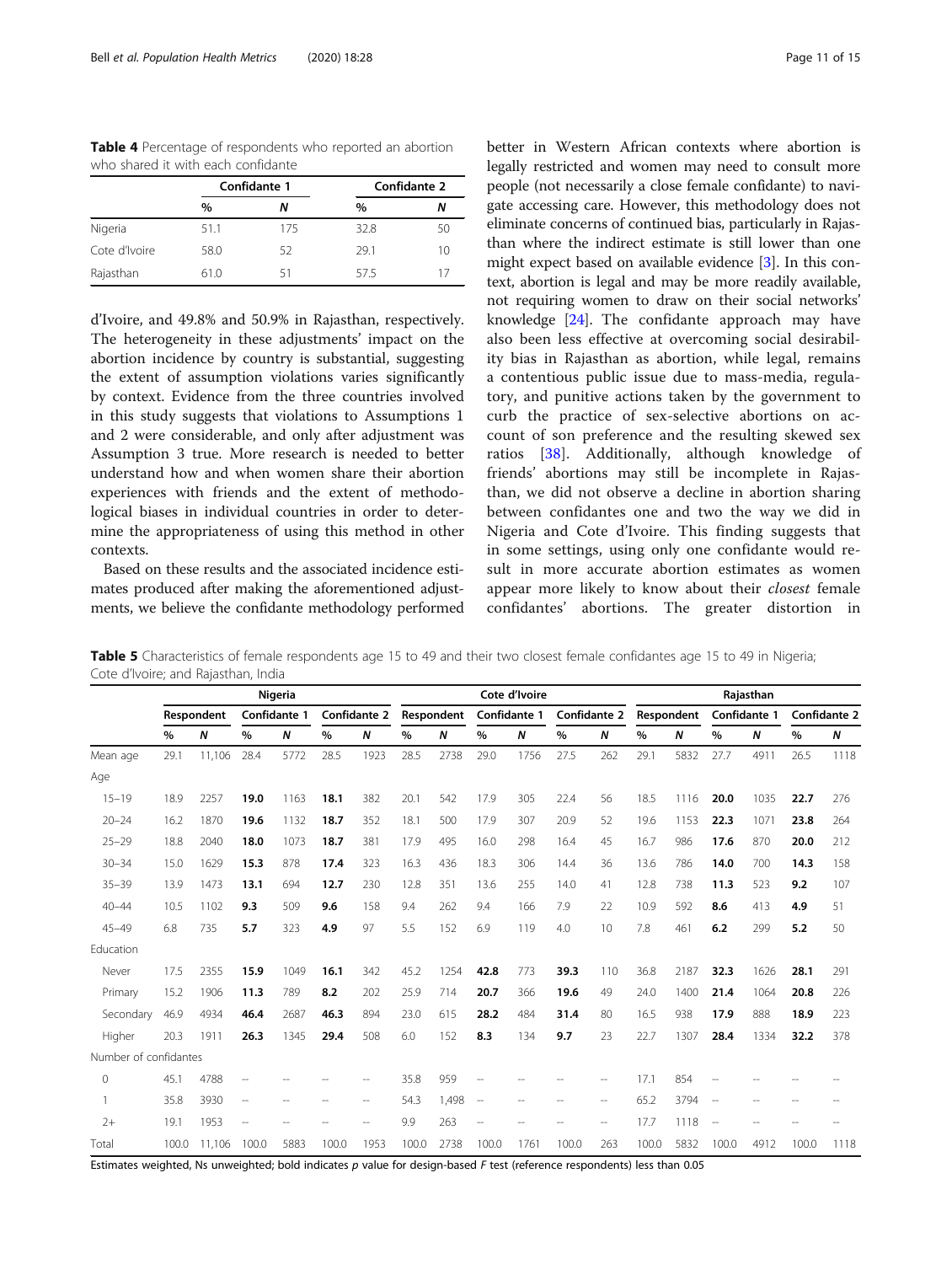| 49 by Country and adjustment for blases      |                   |                   |                           |           |                           |           |  |
|----------------------------------------------|-------------------|-------------------|---------------------------|-----------|---------------------------|-----------|--|
|                                              | Respondent        |                   | Confidante 1 <sup>ª</sup> |           | Confidante 2 <sup>ª</sup> |           |  |
|                                              | <b>Estimate</b>   | <b>SE</b>         | <b>Estimate</b>           | <b>SE</b> | <b>Estimate</b>           | <b>SE</b> |  |
| Nigeria                                      | $n = 11,106$      |                   | $n = 5883$                |           | $n = 1953$                |           |  |
| Unadjusted                                   | 18.7              | 1.94              | 27.7                      | 2.78      | 22.2                      | 4.44      |  |
| + Less certain confidante abortions          | $-$               | $\qquad \qquad -$ | 37.3                      | 3.63      | 30.9                      | 5.88      |  |
| + Poisson adjustment for missing confidantes | $\qquad \qquad -$ | $-\,-$            | 35.1                      | 2.04      | 28.7                      | 1.65      |  |
| Cote d'Ivoire                                | $n = 2738$        |                   | $n = 1761$                |           | $n = 263$                 |           |  |
| Unadjusted                                   | 18.8              | 3.56              | 23.4                      | 4.14      | 33.2                      | 11.35     |  |
| + Less certain confidante abortions          | $\qquad \qquad -$ | $\qquad \qquad -$ | 32.3                      | 5.17      | 42.0                      | 11.86     |  |
| + Poisson adjustment for missing confidantes | $- -$             | $\qquad \qquad -$ | 31.5                      | 3.40      | 46.3                      | 3.96      |  |
| Rajasthan                                    | $n = 5832$        |                   | $n = 4912$                |           | $n = 1118$                |           |  |
| Unadjusted                                   | 7.0               | 1.24              | 10.2                      | 3.91      | 11.1                      | 4.30      |  |
| + Less certain confidante abortions          | $- -$             | $\qquad \qquad -$ | 15.6                      | 4.80      | 17.1                      | 4.77      |  |

+ Poisson adjustment for missing confidantes -- -- -- -- - - - - 15.2 4.68 16.7 4.54

<span id="page-11-0"></span>Table 6 One-year abortion incidence (per 1000) of female respondents age 15 to 49 and their closest female confidantes age 15 to 49 by country and adjustment for biases

Bold indicates statistical significance in comparison to unadjusted respondent incidence

<sup>a</sup>Poisson modeled confidante estimates' sample sizes are equivalent to the corresponding respondent sample size for that country

confidante two characteristics compared to respondents further supports use of only one confidante.

Comparing our Nigerian (35.1) and Ivorian (31.5) results to available regional estimates based on Bayesian modeling illustrates our results are similar; the West Africa 1-year abortion incidence was 31 per 1000 [\[1](#page-13-0)]. Our Nigerian abortion rate was only minimally higher than the most recent country-specific national estimate of 33 abortions per 1000 women age 15 to 49 obtained using the AICM methodology in 2012 [\[39](#page-14-0)]. With increasing availability of medication abortion drugs and declining desired fertility in Nigeria in 7 years since the AICM data collection, one might expect the rate of abortion to have increased in this setting. No abortion incidence estimates are available in Cote d'Ivoire to make such a comparison. In the Indian context, our abortion estimates are lower than the national incidence of 47 abortions per 1000 recently published for the country [\[3](#page-13-0)]. Our lower estimate may signal the poor performance of social network-based indirect methodologies in the Indian context, which has been suggested in previous studies [[25\]](#page-13-0), but may also reflect differences in reproductive health indicators in Rajasthan compared to India as a whole, as the contraceptive prevalence rate is higher than national estimates [\[40](#page-14-0)] and the distribution of mifepristone and misoprostol combination packs are lower compared to other states [[41](#page-14-0)–[43](#page-14-0)]. In particular, the Rajasthan government has conducted raids of pharmacies and chemists in recent years, and other research suggests that fear of legal repercussions or fines has led some outlets to stop distributing medication abortion drugs altogether [\[42](#page-14-0)]. This indicates we might expect a lower abortion rate in Rajasthan than other states. The

extent to which our confidante rate may still be an underestimate is unknown given we lack an external, objective measure against which to validate our findings.

While our more descriptive wording of abortion may have captured more abortion experiences than questions including direct translations of "induced abortion," we do not think we have captured all of the abortion experiences or post-coital behaviors women use to try to control their fertility in these settings. In this study, we also collected data on women's experience doing something to "bring back their period at a time when they were worried they were pregnant;" however, exploration of this alternative question wording and the impact on incidence estimates is beyond the scope of this article.

This study has a number of limitations. While the Poisson regression addresses some of the issues of confidante sampling and associated selection biases, there is the potential for unobserved factors that may distort the estimation of abortion rates among the confidante samples. We have limited information about the characteristics of the confidantes and the respondent's pattern of communication with the confidante (we do not know when the respondent last communicated with the confidante and made the assumption that confidantes would have shared a recent abortion with the respondents). Additionally, defining confidantes as only those with whom the respondent reciprocally shared personal information may have biased the confidante estimates upwards. The fact that a significant proportion of women reported no such relation in Nigeria and Cote d'Ivoire suggests the narrow definition may have been problematic; researchers had similar concerns with regard to the ATPR's implementation in Burkina Faso [[24\]](#page-13-0). There is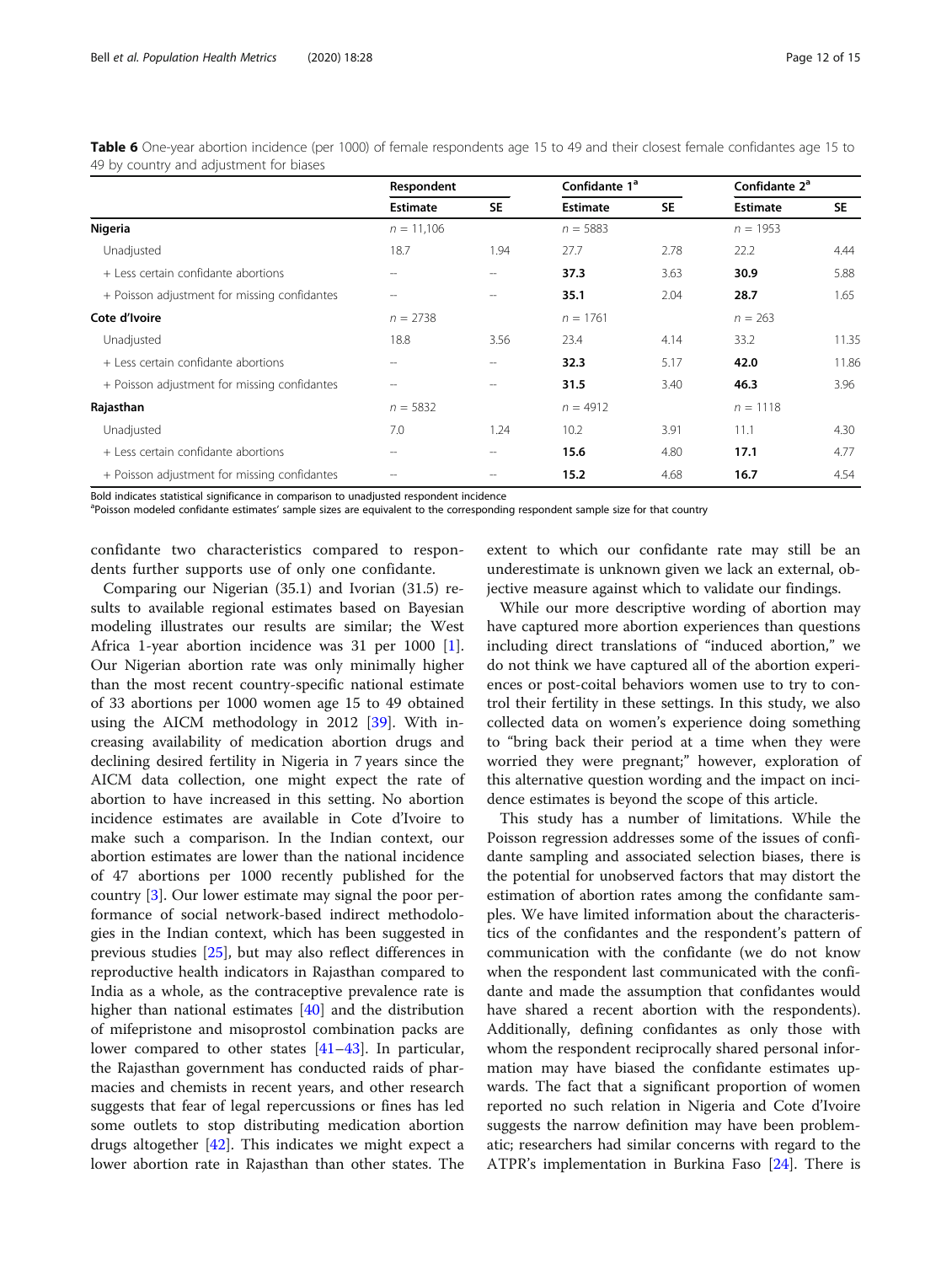<span id="page-12-0"></span>also a possibility of more than one respondent reporting the same woman as their closest or second closest confidante. Given we were selecting 35 to 40 households from each EA of 200 or more households and that confidantes do not have to reside in respondent's community, we think the likelihood of double counting confidantes is unlikely. However, double counting would not significantly bias our results since any double counting would apply to both the numerator and the denominator [\[2](#page-13-0)]. With regard to transmission bias, our means of assessing the visibility of abortions in these communities was to ascertain whether respondents who reported their own abortion "told" specific individuals, including each of her confidantes. However, in asking about the confidantes' abortions, we did not ask for only those about which the confidante had "told" the respondent. Future work may better capture the visibility of abortions between friends by simply asking respondents if it is likely that a confidante knows about her abortion [\[44](#page-14-0)]. Assessing the methods' performance and the appropriateness of adjustments for transmission bias through use of related but less stigmatizing outcomes, like long-acting reversible contraceptive use, may offer a suitable confidante methodology validation test in future implementations [[44\]](#page-14-0). Lastly, some women may have mistakenly reported spontaneous abortions in response to the questions on pregnancy removal, which would bias our estimates upward.

Despite the aforementioned limitations, this study has a number of strengths. Samples are large and diverse, and contexts vary with regard to abortion legality. Investigators collected data contemporaneously and employed the same piloting, training, and data collection methodologies, providing a robust assessment of the performance of this methodology. Asking general abortion questions and about the confidantes' experiences with abortion prior to asking the respondents about their own experience may have improved self-reported data. Additionally, the analytic approach adjusts for potential assumption violations in the confidante abortion incidence estimates as previously discussed.

## Conclusion

Many countries currently have limited knowledge about the extent of induced abortion locally, the demography of women who terminate a pregnancy, and risk-factors for abortion-related morbidity and mortality. Current results suggest that the confidante approach, which enables the collection of confidante characteristics and abortion details, may present an opportunity to address some abortion-related data deficiencies, particularly in legally restrictive settings. However, further research is needed to determine a priori in which contexts social network-based methods, like the confidante

methodology, perform best. Additionally, more research is required on transmission bias and confidante relationship criteria. Depending on the research objectives and the size of the respondent sample, collecting data on respondents' single closest confidante may be sufficient and may result in less biased data than that of a second or higher order confidante. Future studies using this approach could benefit from collecting additional information on the confidante(s), which could help to generate weights and models that better account for confidante selection bias. Subsequent work can also explore alternative weighting approaches to account for the observed sources of bias to produce a singular estimate of abortion for a given context that perhaps more effectively incorporates data from respondents and higher order confidantes. Lastly, using question wording that captures a broader range of post-coital behaviors to regulate one's fertility warrants further exploration. More broadly, with further refinements of the methodology and associated adjustments for biases, there is potential for researchers to use this social network-based approach to study other stigmatized outcomes and improve our understanding of many clandestine behaviors.

## Supplementary information

Supplementary information accompanies this paper at [https://doi.org/10.](https://doi.org/10.1186/s12963-020-00235-y) [1186/s12963-020-00235-y](https://doi.org/10.1186/s12963-020-00235-y).

Additional file 1. Among respondents who reported an abortion percentage who shared it with each of their confidantes, overall and by background characteristics. Estimates weighted; bold indicates p-value for design-based F test less than 0.05.

Additional file 2. Characteristics of female respondents age 15 to 49 and their two closest female confidantes age 15 to 49 in Nigeria. Estimates weighted, Ns unweighted; bold indicates p-value for designbased F test (reference respondents) less than 0.05. <sup>2</sup> Estimate include respondent characteristics in place of "missing" confidantes; applied poststratification weights.

Additional file 3. Characteristics of female respondents age 15 to 49 and their two closest female confidantes age 15 to 49 in Cote d'Ivoire. Estimates weighted, Ns unweighted; bold indicates p-value for designbased F test (reference respondents) less than 0.05. <sup>2</sup> Estimate include respondent characteristics in place of "missing" confidantes.

Additional file 4. Characteristics of female respondents age 15 to 49 and their two closest female confidantes age 15 to 49 in Rajasthan, India. Estimates weighted, Ns unweighted; bold indicates p-value for designbased F test (reference respondents) less than 0.05. Estimate include respondent characteristics in place of "missing" confidantes; poststratification weights applied.

## Acknowledgements

We would like to acknowledge and thank our in-country teams, including the Central Staff, supervisors, and interviewers who were instrumental in the data collection, as well as the respondents who participated.

## Authors' contributions

SOB, CM, and MS conceived of the study and led development of the survey instrument in collaboration with EO, FO, AFK, GG, AK, and DA. SOB, MS, and SA conducted the analysis with input from CM, EO, FO, AFK, GG, AK, and DA. EO, FO, AFK, GG, AK, and DA led in-country trainings with support from SOB.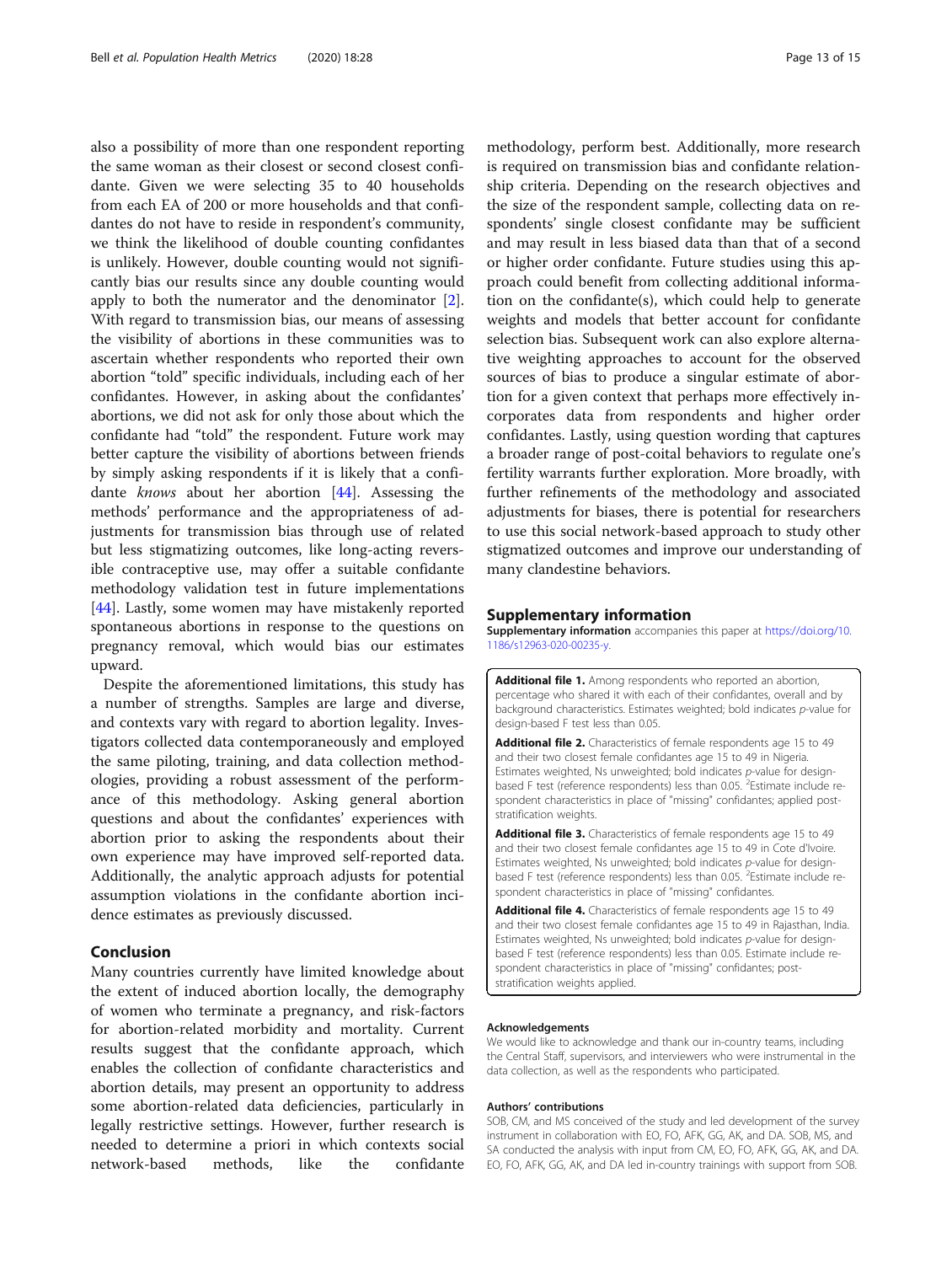<span id="page-13-0"></span>All authors contributed to the writing of the manuscript and provided final approval for publication.

## Funding

Funding for this project was provided by an anonymous donor. The funder had no role in the design of the study, data collection, analysis interpretation of the data, or manuscript writing.

## Availability of data and materials

The datasets analyzed during the current study are available in the Performance Monitoring for Action (formerly Performance Monitoring and Accountability 2020) repository, available upon request at [www.pmadata.org.](http://www.pmadata.org)

## Ethics approval and consent to participate

The Johns Hopkins Bloomberg School of Public Health provided ethical approval (8308), as did the National Health Research Ethics Committee of Nigeria (NHREC/01/01/2007-02/01/2018C), the Indian Institute of Health Management Research (IIHMR) Institutional Review Board for Protection of Human Subjects in Rajasthan (Feb2018-1), and the Comite National D' Etique de la Recherche (CNER) in Cote d'Ivoire (036-18/MSPH/CNER-kp). In accordance with local IRB requirements, respondents in Nigeria and Cote d'Ivoire provided verbal consent to participate due to concerns about low literacy while respondents in Rajasthan provided written consent. For oral consent, interviewers checked a box on the smart phone to indicate receipt of respondent consent.

## Consent for publication

Not applicable.

## Competing interests

The authors have no competing interests to declare.

#### Author details

<sup>1</sup>Department of Population, Family and Reproductive Health, Johns Hopkins Bloomberg School of Public Health, Baltimore, MD, USA. <sup>2</sup>Department of Statistics and Population Studies, University of the Western Cape, Cape Town, South Africa. <sup>3</sup>Centre for Research, Evaluation Resources and Development, Ile-Ife, Nigeria. <sup>4</sup>Indian Institute of Health Management Research, Jaipur, India. <sup>5</sup>Programme National de Santé de la Mère et de l'Enfant (PNSME), Abidjan, République de Côte d'Ivoire. <sup>6</sup>College of Medicine, University of Ibadan, Ibadan, Nigeria. <sup>7</sup>Institut Supérieur des Sciences de la Population (ISSP), University of Ouagadougou, Ouagadougou, Burkina Faso. <sup>8</sup>Soins Primaires et Prévention, CESP Centre for Research in Epidemiology and Population Health, U1018, Inserm, F-94800 Villejuif, France.

# Received: 31 October 2019 Accepted: 28 September 2020<br>Published online: 19 October 2020

## References

- 1. Sedgh G, Bearak J, Singh S, Bankole A, Popinchalk A, Ganatra B, et al. Abortion incidence between 1990 and 2014: global, regional, and subregional levels and trends. Lancet. 2016;388(10041):258–67.
- 2. Singh S, Remez L and Tartaglione A, eds., Methodologies for Estimating Abortion Incidence and Abortion-Related Morbidity: A Review, New York: Guttmacher Institute; and Paris: International Union for the Scientifific Study of Population, 2010.
- 3. Singh S, Shekhar C, Acharya R, Moore AM, Stillman M, Pradhan MR, et al. The incidence of abortion and unintended pregnancy in India, 2015. Lancet Glob Health. 2018;6(1):e111–e20.
- 4. Sully EA, Madziyire MG, Riley T, Moore AM, Crowell M, Nyandoro MT, et al. Abortion in Zimbabwe: a national study of the incidence of induced abortion, unintended pregnancy and post-abortion care in 2016. PLoS One. 2018;13(10):e0205239.
- 5. Prada E, Biddlecom A, Singh S. Induced abortion in Colombia: new estimates and change between 1989 and 2008. Int Perspect Sex Reprod Health. 2011;37(3):114–24.
- Keogh SC, Otupiri E, Chiu DW, Polis CB, Hussain R, Bell SO, Nakua EK, Larsen-Reindorf R. "Estimating the incidence of abortion: a comparison of five approaches in Ghana." BMJ Global Health. 2020;5(4):e002129.
- 7. Polis CB, Castillo PW, Otupiri E, Keogh SC, Hussain R, Nakua EK, Larsen-Reindorf R, Bell SO. "Estimating the incidence of abortion: using the

Abortion Incidence Complications Methodology in Ghana, 2017." BMJ Global Health. 2020;5(4):e002130.

- 8. Rossier C. Estimating induced abortion rates: a review. Stud Fam Plan. 2003; 34(2):87–102.
- 9. Jones RK, Kost K. Underreporting of induced and spontaneous abortion in the United States: an analysis of the 2002 National Survey of family growth. Stud Fam Plan. 2007;38(3):187–97.
- 10. Udry JR, Gaughan M, Schwingl PJ, Van Den Berg BJ. A medical record linkage analysis of abortion underreporting. Fam Plan Perspect. 1996:228–31.
- 11. Phillips AE, Gomez GB, Boily MC, Garnett GP. A systematic review and metaanalysis of quantitative interviewing tools to investigate self-reported HIV and STI associated behaviours in low- and middle-income countries. Int J Epidemiol. 2010;39(6):1541–55.
- 12. Lindberg L, Scott RH. Effect of ACASI on reporting of abortion and other pregnancy outcomes in the US National Survey of family growth. Stud Fam Plan. 2018;49(3):259–78.
- 13. Scott R, Bajos N, Wellings K, Slaymaker E. Comparing reporting of abortions in three nationally representative surveys: methodological and contextual influences. IUSSP Scientific Panel on the Incidence and Safey of Abortion: New Evidence and Improvements in Measurement; December, 5 2018; Watamu, Kenya 2018.
- 14. Fuentes L, editor Discussion of best friend method results compared to direct question in US survey. Guttmacher Expert Meeting on Abortion Measurement; 2017; New York, NY.
- 15. Moseson HS, Gerdts C, Fuentes L, Baum S, White K, Hopkins K, et al., editors. Measuring Texas women's experiences with abortion self-induction using a list experiment. North American Forum on Family Planning; 2017: Elsevier.
- 16. Treleaven E, Thuy LD, Pham TN, Diamond-Smith N. The List Experiment: Piloting a Methodology to measure stigmatized behaviors around sexselective abortion in Vietnam. Cape Town, South Africa: IUSSP; 2017.
- 17. Bell SO, Bishai D. Can a list experiment improve validity of abortion measurement? Studies in family planning; 2019.
- 18. Moseson H, Jayaweera R, Huber-Krum S, Garver S, Norris A, Gerdts C, editors. Two test applications of the list experiment method to reduce underreporting of abortion: results from Malawi and Senegal. IUSSP Panel on Incidence and Safety of Abortion: New Evidence and Improvements in Measurement; 2018; Watamu, Kenya.
- 19. Rosenfeld B, Imai K, Shapiro J. An empirical validation study of popular survey methodologies for sensitive questions. Am J Polit Sci. 2016;60(3):783–802.
- 20. Coutts E, Jann B. Sensitive questions in online surveys: experimental results for the randomized response technique (RRT) and the unmatched count technique (UCT). Sociol Methods Res. 2011;40(1):169–93.
- 21. Lensvelt-Mulders GJ, Hox JJ, Van der Heijden PG, Maas CJ. Meta-analysis of randomized response research thirty-five years of validation. Sociol Methods Res. 2005;33(3):319–48.
- 22. Sirken MG. Household surveys with multiplicity. J Am Stat Assoc. 1970; 65(329):257–66.
- 23. Kalton G, Anderson DW. Sampling rare populations. Journal of the royal statistical society Series A (general). 1986:65-82.
- 24. Rossier C, Guiella G, Ouedraogo A, Thieba B. Estimating clandestine abortion with the confidants method--results from Ouagadougou, Burkina Faso. Soc Sci Med. 2006;62(1):254–66.
- 25. Elul B. Anonymous third party reporting of induced abortion: an experiment in Rajasthan, India. Annual Meeting of the Population Association of America; April 1-3; Boston 2004.
- 26. Grossman D, Hendrick E, Fuentes L, White K, Hopkins K, Stevenson A, et al. Knowledge, opinion and experience related to abortion self-induction in Texas. Contraception. 2015;92(4):360–1.
- 27. Yeatman S, Trinitapoli J. Best-friend reports: a tool for measuring the prevalence of sensitive behaviors. Am J Public Health. 2011;101(9):1666–7.
- Sedgh G, Keogh SC. Novel approaches to estimating abortion incidence. Reprod Health. 2019;16(1):44.
- 29. Fisher RJ. Social desirability bias and the validity of indirect questioning. J Consum Res. 1993;20(2):303–15.
- 30. Shelley GA, Bernard HR, Killworth P, Johnsen E, McCarty C. Who knows your HIV status? What HIV+ patients and their network members know about each other. Soc Networks. 1995;17(3-4):189–217.
- 31. Feehan DM, Salganik MJ. Generalizing the network scale-up method: a new estimator for the size of hidden populations. Sociol Methodol. 2016;46(1):153–86.
- 32. McPherson M, Smith-Lovin L, Cook JM. Birds of a feather: homophily in social networks. Annu Rev Sociol. 2001;27(1):415–44.